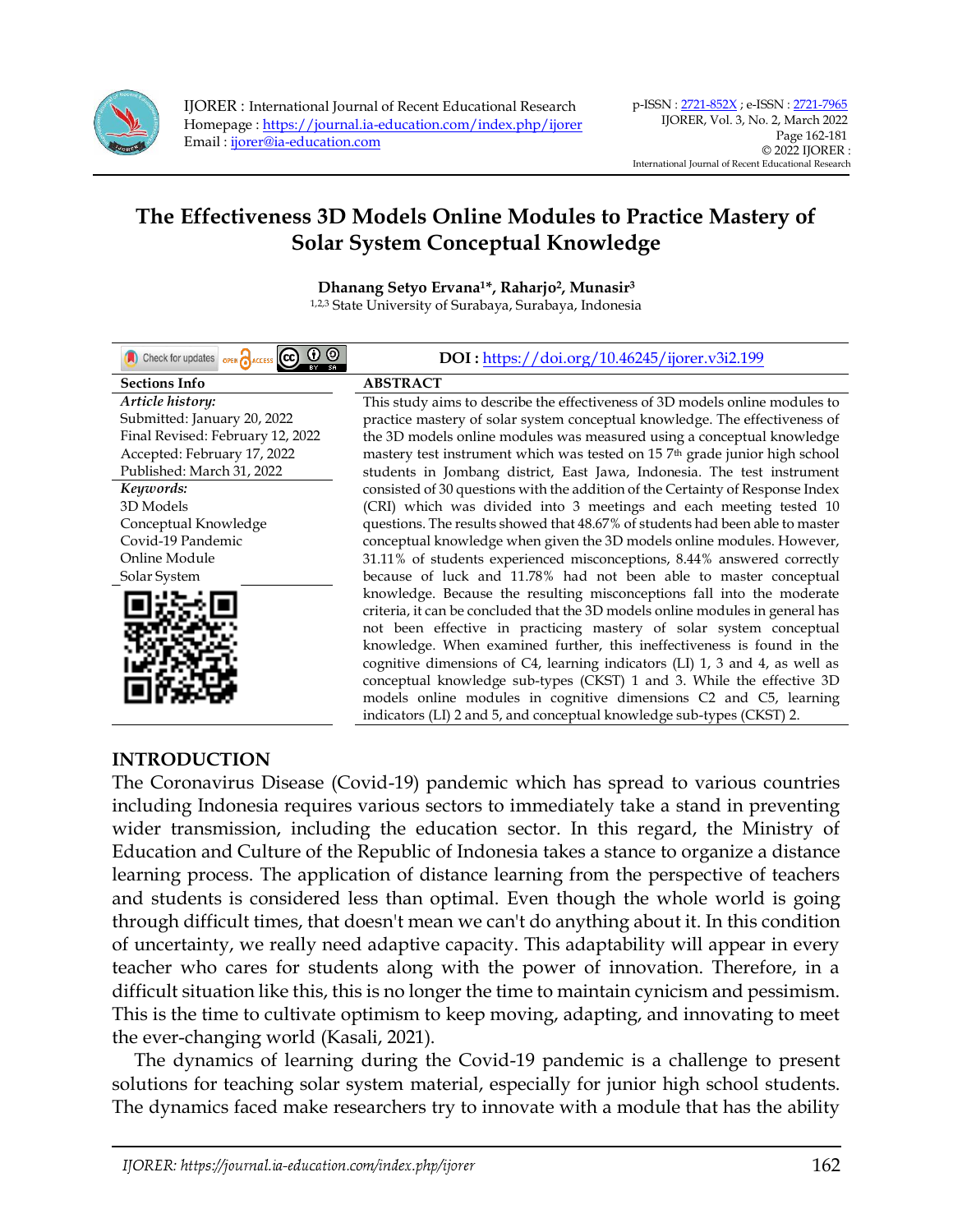to be accessed by every student easily even though they cannot meet face to face, and can facilitate them to explore even in cyberspace and make the material studied not too abstract. Therefore, the development of online learning modules containing 3D models should be tried to practice mastering the concept of the solar system during the Covid-19 pandemic. The selection of modules as a solution offered for distance learning during the Covid-19 pandemic is the wisest choice according to researchers because the module has characteristics that students can study independently. Modules can also be studied repeatedly regardless of place and time of study. Several studies support this statement by reporting that electronic modules can improve learning outcomes when compared to without the use of electronic modules (Susanti et al., 2020).

The choice of material for the solar system is based on the characteristics of the material which is classified as abstract. Based on the Indiana State Science Standards for Earth Sciences in Second Grade shows that if children just make simple observations of the sky it can potentially lead to misunderstandings such as "there are different Moons" and "Suns go up and down" without understanding the real dynamics between the Sun, Moon. and Earth (Isik-Ercan et al., 2014). Based on the theory of cognitive development, some experts argue that children have limited and qualitatively different reasoning skills, they have little difficulty with abstract thinking (Isik-Ercan et al., 2014; Slavin, 2018). The world of education is now dominated by generations Y, Z, and alpha who were born at a time when technology was developing rapidly. Based on research, the use of technology as a complement to teaching materials will have a positive impact on learning outcomes (Li & Tsai, 2013; Susanti et al., 2020). Electronic-based games with the theme of environmental geoscience are also reported to be able to support the stimulation and effectiveness of student learning (Pringle, 2013). On the other hand, learning based on technology games on materials related to the solar system received a positive response from students (Kadosawa & Makino, 2018; Muntean et al., 2017; Peña & Tobias, 2014; Salazar et al., 2020; Sin et al., 2017).

Based on research, 3D visualization can also improve student learning outcomes (Azhar et al., 2021; El Mawas et al., 2020; Merchant et al., 2014; Muntean et al., 2017; Sahin & Yilmaz, 2020; Salazar et al., 2020), can increase student activity in learning with questions, interest and curiosity (Kadosawa & Makino, 2018; Muntean et al., 2017), as well as a deep understanding of the orbits of the planets in the solar system when introduced in 3D (Kadosawa & Makino, 2018). The existence of 3D models is also reported to be able to make students comfortable and feel immersed when students use virtual reality (Peña & Tobias, 2014) and suitable for junior high school students (Azhar et al., 2021). However, it should be noted that the addition of a virtual 3D model also has a negative impact that needs to be anticipated when implementing it in learning. It was reported that when tested on 5th grade elementary school students, virtual reality-based learning media made it difficult for students to understand the information text in the game developed. (Peña & Tobias, 2014).

Based on information processing theory which states that information that enters sensory memory must get the right attention and perception before it enters working memory (Slavin, 2018). This 3D model is expected to trigger the right attention and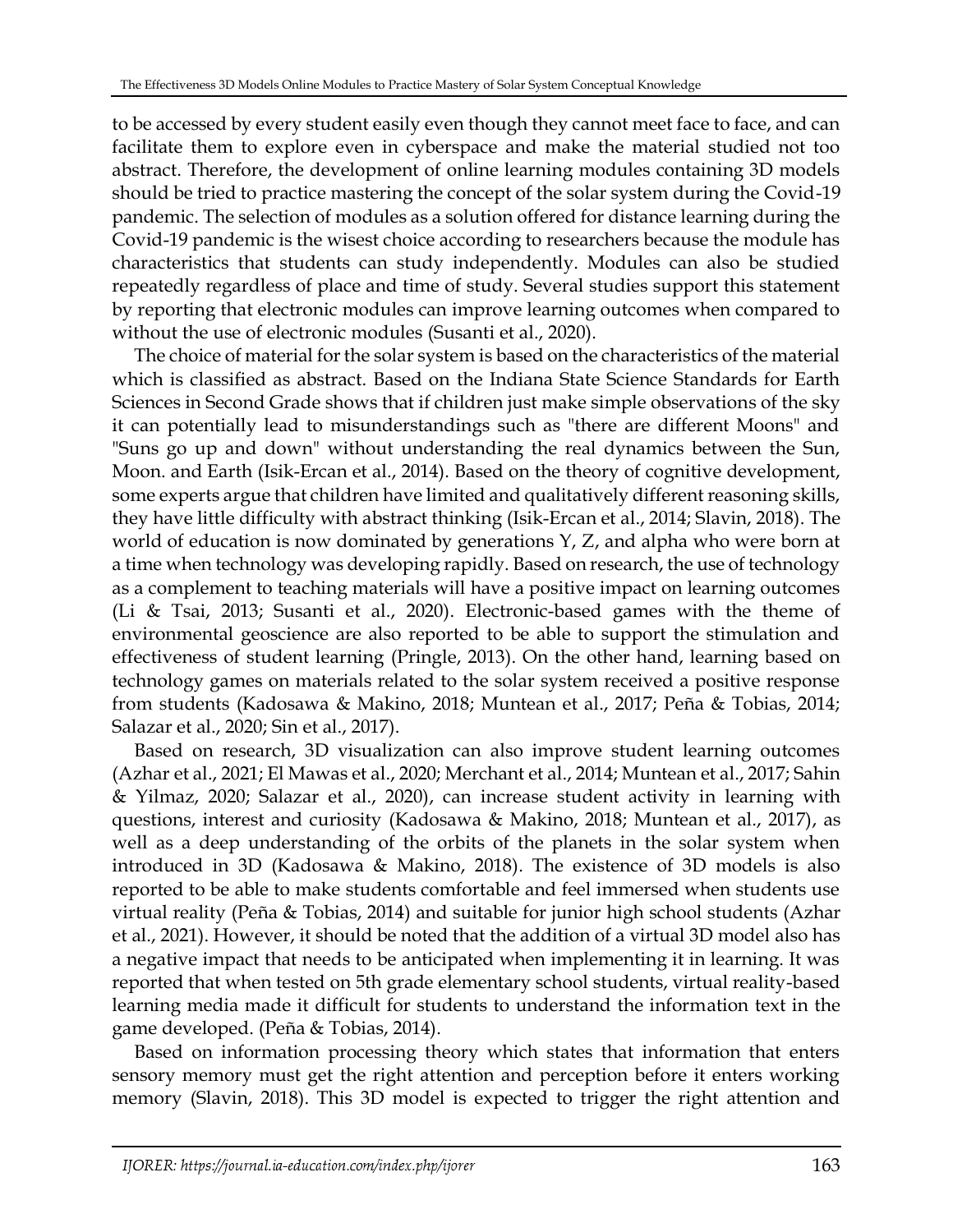perception by students to make it easier to understand the material provided by the online module. Teaching materials that utilize computer programs by adding 3D facilities can give students the freedom to repeat the material and make more in-depth observations, this can help students learn about difficult concepts more effectively. Information processing theory explains that the right repetition process can make the information obtained by students last longer by entering into long term memory (Slavin, 2018). The opportunity to be repeated as much as possible can be utilized by teachers or students who use 3D models online modules appropriately so that the information obtained can be more meaningful and last longer in long term memory.

## **RESEARCH METHOD**

# **General Background**

This study was conducted to determine the effectiveness of 3D models online modules. In a small group trial, the research used a one-shot case study design with a quantitative descriptive approach. In this research design, there is a group that is treated and the results are then observed (Sugiyono, 2018).

# **Participants**

Participants in this study used a sample of 15 junior high school students in 7<sup>th</sup> grade junior high school in Jombang, East Java, Indonesia.

## **Instrument and Procedures**

Before being tested on students, the conceptual knowledge mastery test instrument was tested for its theoretical validity using two expert lecturers and one science teacher. After being declared valid, the conceptual knowledge mastery test instrument was tested on students. The instrument as a whole consists of 30 multiple choice questions with the addition of a Certainty of Response Index (CRI). The questions were divided into three meetings and each meeting contained 10 questions to be tested. The flow of the research carried out can be seen in Figure 1.

The test instrument used has specifications to measure the student's solar system conceptual knowledge. The dimensions of conceptual knowledge measured are presented in Table 1 and are limited to the cognitive dimensions of understanding (C2), analyzing (C4), and evaluating (C5) because it adapts to conditions during the Covid-19 pandemic. Based on the experience of the researcher, the cognitive dimension of remembering (C1) was not chosen because it is not suitable to be tested during distance learning because students can easily search for information on search engines without the need to learn further. The cognitive dimension of applying (C3) was not chosen because of the limited learning time during the Covid-19 pandemic and it was not suitable for solar system material at the junior high school level. While the cognitive dimension makes (C6) not chosen because researchers find it difficult to supervise and guide students when working on a project. The concept mastery test instrument was also used to determine the achievement of the competency indicators which are summarized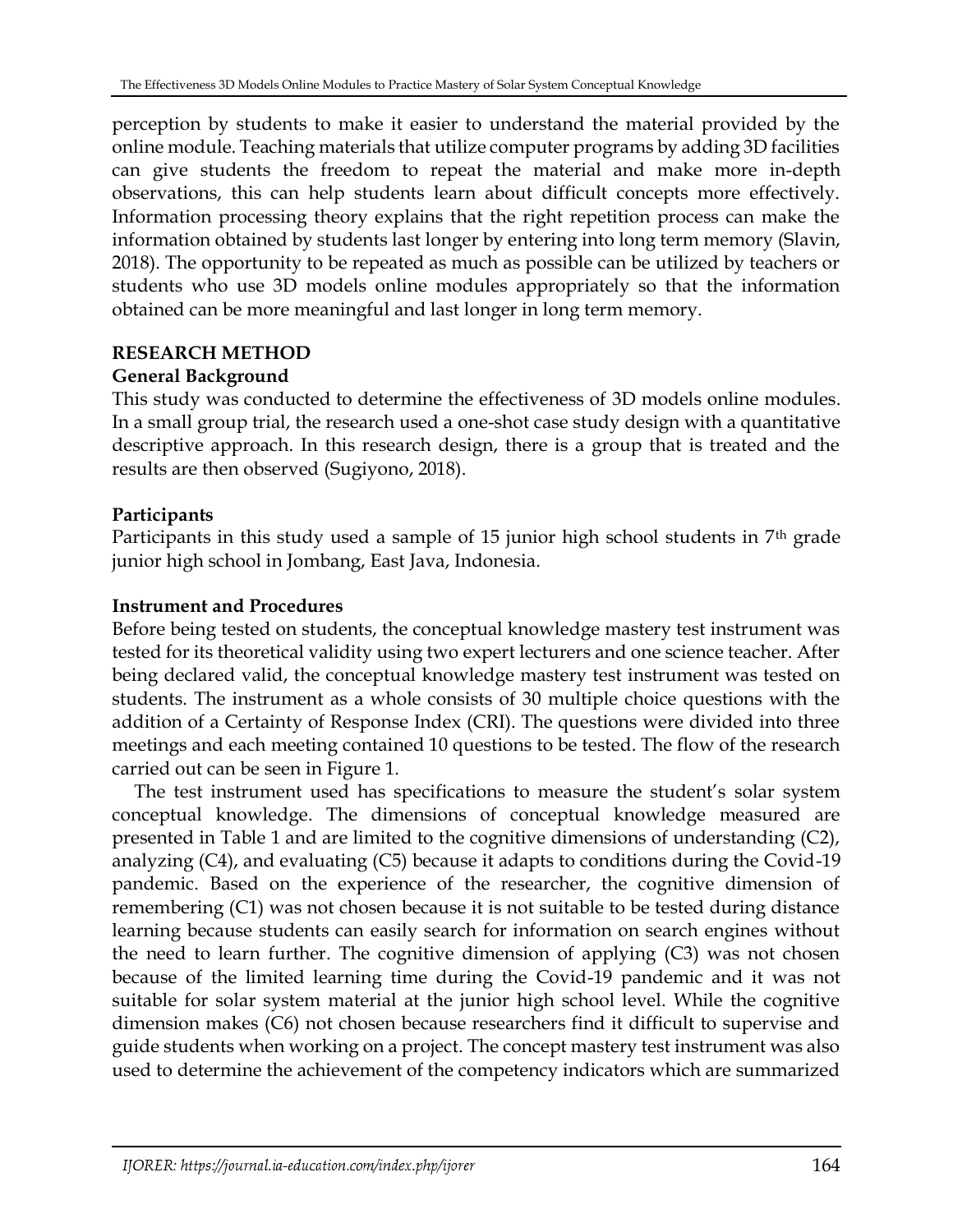in Table 2 and to determine the achievement of the sub-type of conceptual knowledge (Anderson et al., 2001) which is summarized in Table 3.



**Figure 1**. Research flowchart.

| Table 1. Conceptual knowledge mastery test instruments based on cognitive |  |
|---------------------------------------------------------------------------|--|
| dimensions                                                                |  |

| <b>Question Number</b>                                                                                  |
|---------------------------------------------------------------------------------------------------------|
| A1, A2, C1, C2, C3, C4, C5, C6, C7,                                                                     |
|                                                                                                         |
| A3, A4, A5, A6, A7, A8, A9, A10,                                                                        |
|                                                                                                         |
|                                                                                                         |
|                                                                                                         |
| B <sub>2</sub> , B <sub>3</sub> , B <sub>4</sub> , B <sub>5</sub> , B <sub>6</sub> , and B <sub>7</sub> |

| Table 2. Conceptual knowledge mastery test instruments based on learning indicators. |
|--------------------------------------------------------------------------------------|
|--------------------------------------------------------------------------------------|

| No | <b>Learning Indicators</b>                                                     | <b>Question Number</b> |
|----|--------------------------------------------------------------------------------|------------------------|
|    | Analyze the characteristics of the planets and A1, A2, A3, A4, A5, A6, A7, A8, |                        |
|    | components of the solar system.                                                | A9, and A10            |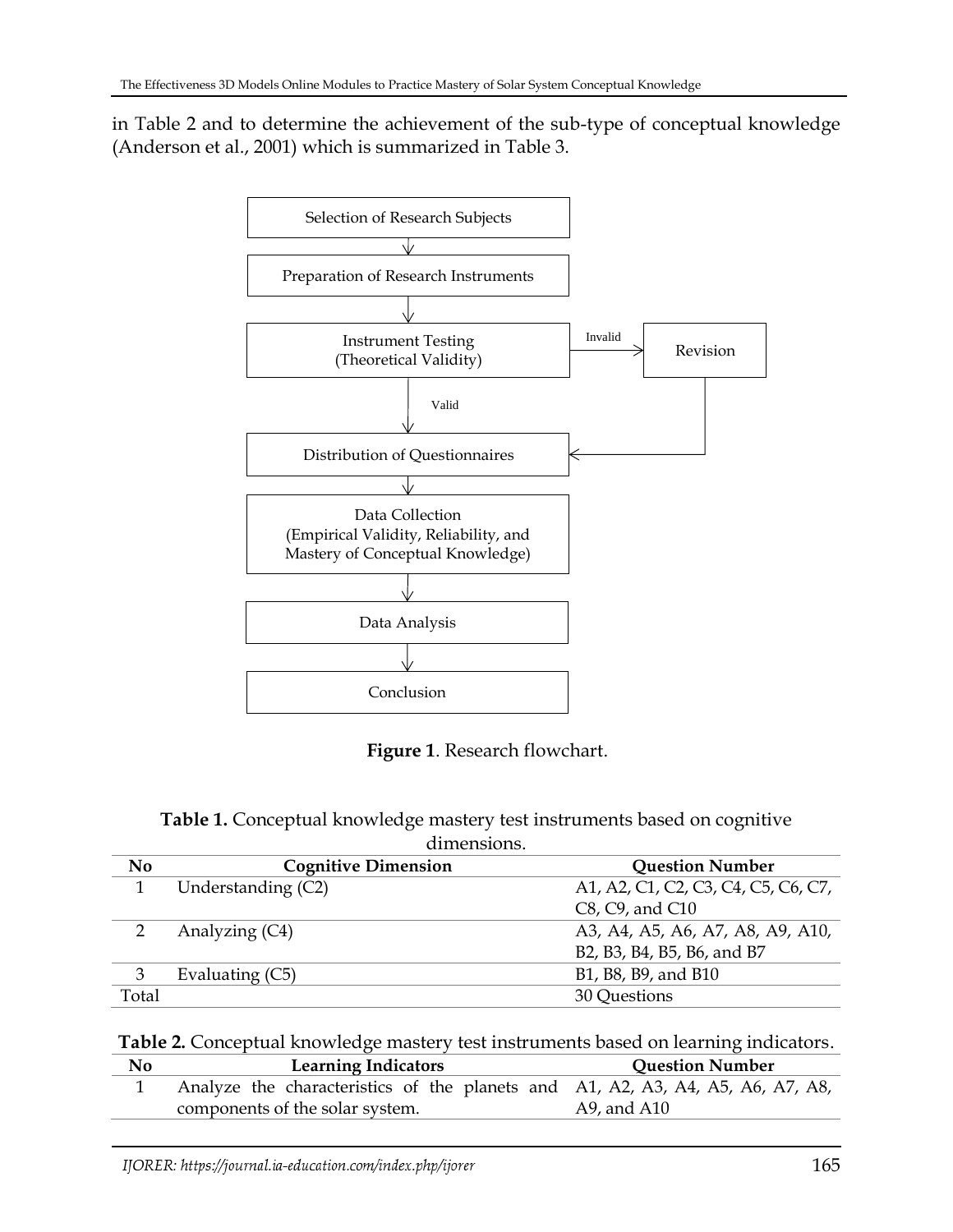| N <sub>0</sub> | <b>Learning Indicators</b>                                                 | <b>Question Number</b>              |
|----------------|----------------------------------------------------------------------------|-------------------------------------|
| 2              | Evaluate information about the shape of the Earth. B1                      |                                     |
| 3              | Analyze the rotational motion and revolution of B2, B3, B4, B5, B6, and B7 |                                     |
|                | the Earth and Moon.                                                        |                                     |
| $\overline{4}$ | Evaluate information on the phases of the Moon.                            | B8, B9, and B10                     |
| 5              | Explain the events caused by the movement of the                           | C1, C2, C3, C4, C5, C6, C7, C8, C9, |
|                | Earth and Moon.                                                            | and C10                             |
| Total          |                                                                            | 30 Questions                        |

|  |                      |  | Table 3. Conceptual knowledge mastery test instruments based on conceptual |  |  |
|--|----------------------|--|----------------------------------------------------------------------------|--|--|
|  | knowledge sub-types. |  |                                                                            |  |  |

| N <sub>0</sub> | Conceptual<br>Knowledge<br>Sub-Type                 | <b>Learned Conceptual Knowledge</b>                                                                                                                                                                                                                                                                                                                                                                                       | Question<br>Number                                     |
|----------------|-----------------------------------------------------|---------------------------------------------------------------------------------------------------------------------------------------------------------------------------------------------------------------------------------------------------------------------------------------------------------------------------------------------------------------------------------------------------------------------------|--------------------------------------------------------|
| 1              | Knowledge of •<br>classifications<br>and categories | Knowledge of the characteristics of the planets<br>in the solar system.<br>Knowledge of the characteristics of the<br>$\bullet$<br>components that make up the solar system.<br>Knowledge of the inner and outer planets in the<br>٠<br>solar system.                                                                                                                                                                     | A1, A2, A3, A5,<br>A6, A7, A8, A9,<br>and A10          |
| 2              | Knowledge of<br>principles and<br>generalizations   | Knowledge of eclipses.<br>$\bullet$<br>Knowledge of tides.<br>$\bullet$<br>Knowledge of the division of the month<br>$\bullet$<br>(sidereal and synodic).<br>Knowledge of the daily and annual apparent<br>٠<br>motion of the sun.                                                                                                                                                                                        | C1, C2, C3, C4,<br>C5, C6, C7, C8,<br>$C9$ , and $C10$ |
| 3              | Knowledge of<br>theory, model<br>and structure      | Knowledge of rotational and revolutionary<br>$\bullet$<br>motion.<br>Knowledge of viable and uninhabitable planet<br>$\bullet$<br>opportunities.<br>Knowledge of planetary models.<br>٠<br>Knowledge of the model components that<br>$\bullet$<br>make up the solar system.<br>Knowledge of the shape of the moon that<br>$\bullet$<br>changes when viewed from the earth.<br>Knowledge of the structure of the Sun.<br>٠ | A4, B1, B2, B3,<br>B4, B5, B6, B7,<br>B8, B9, and B10. |
| Total          |                                                     |                                                                                                                                                                                                                                                                                                                                                                                                                           | 30 Questions                                           |

### (Anderson et al., 2001)

## **Data Analysis**

a. Instrument Validity

In order for the test instruments used in the study to have good quality, it is necessary to have an analysis of validity, reliability, objectivity, practicality, and economics (Arikunto, 2013). The results of the analysis of the validity of the conceptual knowledge mastery test instrument in this discussion are divided into theoretical and empirical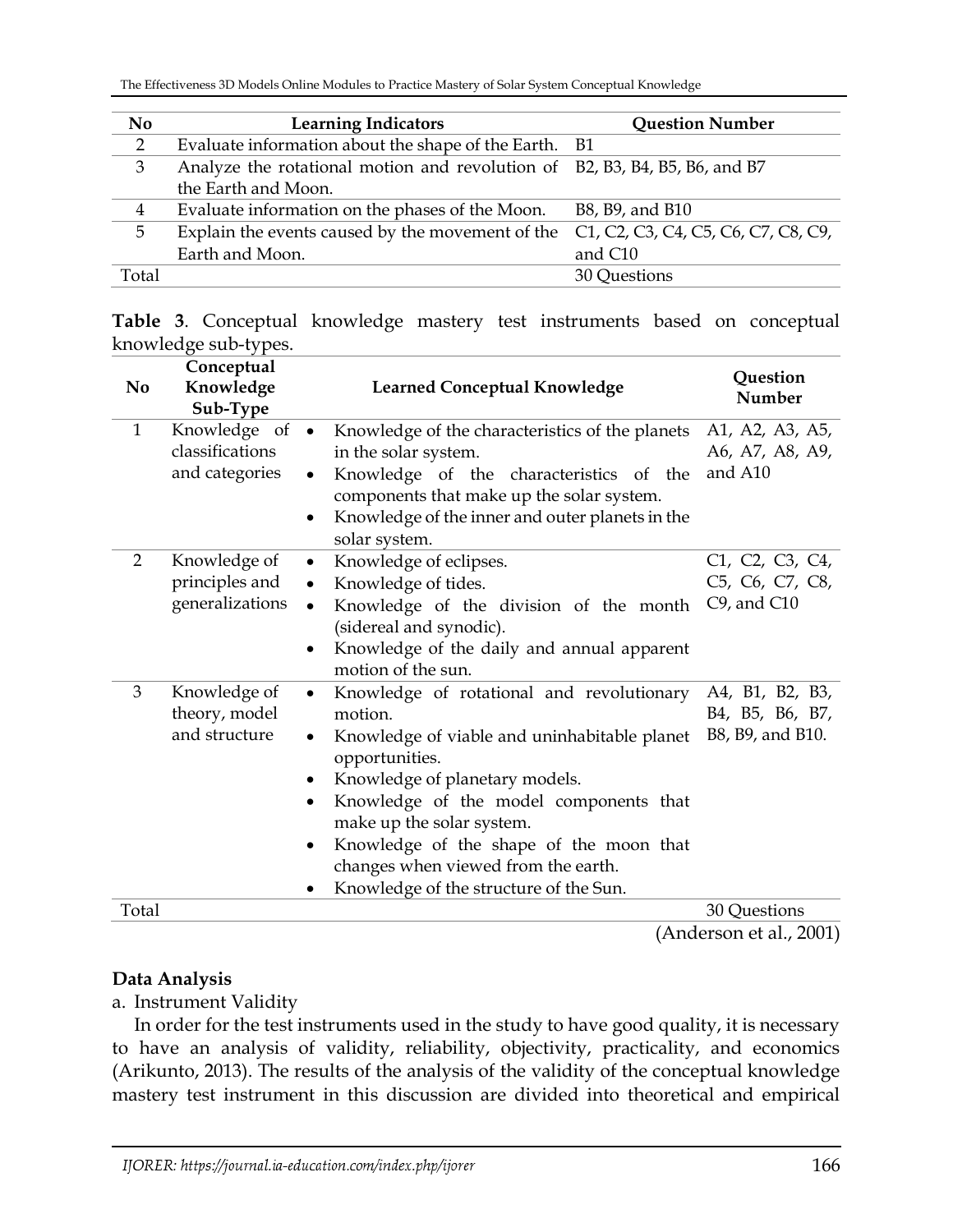validity. A test instrument can be considered valid if it can provide appropriate information and can be used to achieve certain goals (Oktanin & Sukirno, 2015). Validity test is also needed in order to be able to find out which items resulted in low validity results for evaluation purposes (Utomo, 2018). Theoretical validity is obtained from the results before the trial or at the initial product development stage. Theoretical validity is obtained by collecting the validation results, which are then calculated from the experts cumulatively (Hidayati et al., 2017). After the validity results are collected, the mode value is then determined. The obtained mode scores are then interpreted based on the categories in Table 1.

| <b>Tuble 1:</b> Conceptual mio o leage madely test moleuments valiaty eategory. |                   |                      |  |  |
|---------------------------------------------------------------------------------|-------------------|----------------------|--|--|
| No                                                                              | <b>Score Mode</b> | <b>Mode Category</b> |  |  |
|                                                                                 |                   | Very bad             |  |  |
|                                                                                 |                   | Bad                  |  |  |
|                                                                                 |                   | Good                 |  |  |
|                                                                                 |                   | Very good            |  |  |

The results obtained in each aspect are then calculated using the equation:

$$
validity = \frac{the\ total\ score\ of\ the\ data\ collection\ results}{number\ of\ points\times number\ of\ validation\times maximum\ score\times 4}
$$

Through these equations, the calculation results are further categorized based on Table 2.

| No            | <b>Interval Score</b> | <b>Scoring Category</b> | Description                             |
|---------------|-----------------------|-------------------------|-----------------------------------------|
|               | $3.51 \le P \le 4.00$ | Very valid              | Can be used without revision            |
| $\mathcal{D}$ | $2.51 \le P \le 3.50$ | Quite Valid             | Usable but needs minor revision         |
| 3             | $1.51 \le P \le 2.50$ | Less Valid              | It is recommended not to use because it |
|               |                       |                         | needs a major revision                  |
| 4             | $1.00 \le P \le 1.5$  | Invalid                 | Cannot be used                          |

**Table 2.** Criteria for validity of conceptual knowledge mastery test instruments.

(Budiarso, 2017)

Furthermore, the results of the conceptual knowledge mastery test instrument tested to students are empirically analyzed, while in empirical validity, the question items in the conceptual knowledge mastery test instrument are said to have internal validity based on how far the results of the grain are consistent with the overall measuring results of the test. Therefore, the validity of items is reflected in the magnitude of the correlation coefficient between the item score with a total test score. The Pearson product moment correlation test equation used is as follows (Chee, 2016):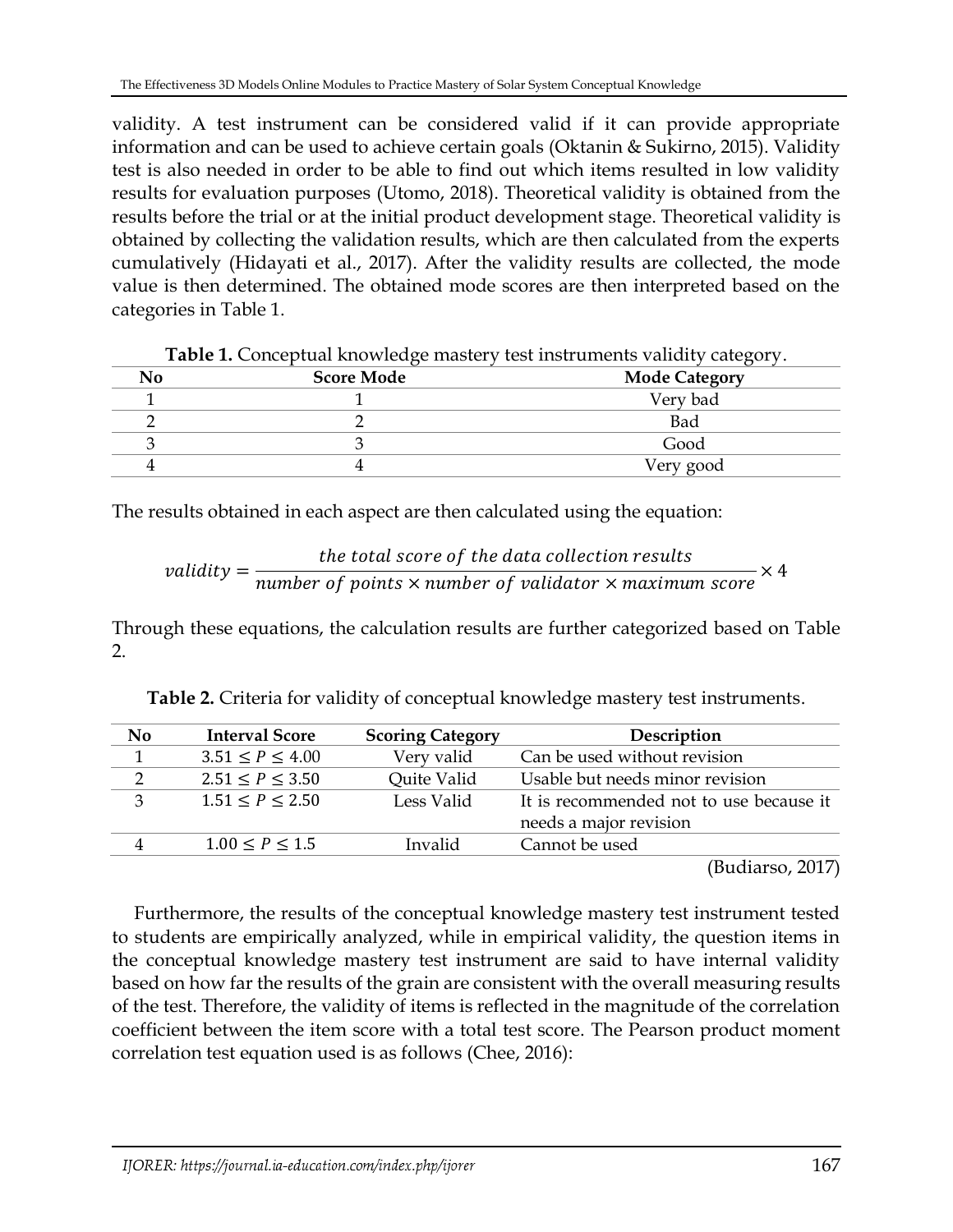$$
r = \frac{(n \sum XY) - (\sum X)(\sum Y)}{\sqrt{\{(n \sum X^2) - (\sum X)^2\}\{(n \sum Y^2) - (\sum Y)^2\}}}
$$

If this instrument is valid, it can be seen from the interpretation criteria regarding the correlation index  $(r)$  in Table 2. Furthermore, the results of the test are then compared to *pearson product moment* using a significant level of 5% or 0.05 and the degree of freedom of  $df = n - 2$  to find out the external validity (Sappaile, 2007). If  $r_{\text{hitung}} > r_{\text{table}}$ then the item can be said to be valid and if  $r_{hitung} < r_{table}$  then the item can be said to be invalid.

## b. Instrument Reliability

Reliability shows an understanding that an instrument can be trusted to be used as a data collection tool because the instrument is already good. To determine the reliability of the instrument in the form of multiple choice questions in this study, it was carried out using Cronbach's Alpha testing. For an instrument in the form of reliability, it is declared reliable if the Crobanch's Alpha value obtained is at least 0.60. To test the reliability of multiple choice items, the Cronbach Alpha equation is used as follows (Streiner, 2003):

$$
\alpha = \left[\frac{k}{k-1}\right] \left[1 - \frac{\sum S_i^2}{S_x^2}\right]
$$

The test results obtained are then interpreted with the criteria presented in Table 3. The results of the reliability test of a research instrument are said to be ideal if they get results more than 0.70 or fall into the criteria of good and very good (Wijaya & Darmayanti, 2019).

| N <sub>0</sub> | <b>Reliability Range</b> | Interpretation   |
|----------------|--------------------------|------------------|
|                | $.90 - .00$              | Excellent        |
|                | $.80 - .89$              | Good             |
| З              | $.70 - .79$              | Acceptable       |
|                | $.60 - .69$              | Questioned       |
| 5              | $.50 - .59$              | Poor             |
| 6              | < .49                    | Unacceptable     |
|                |                          | (Woollins, 1992) |

**Table 3.** Criteria for interpretation of conceptual knowledge mastery test instruments reliability.

c. Observation Results Data Creative Thinking Skills

In this study, 3D models online modules are considered effective if students as respondents have mastery of conceptual knowledge on solar system material after using the developed online module. The method used to identify the mastery of students' conceptual knowledge uses the Certainty of Response Index (CRI) method. The CRI method is a technique for measuring a person's concept mastery by measuring a person's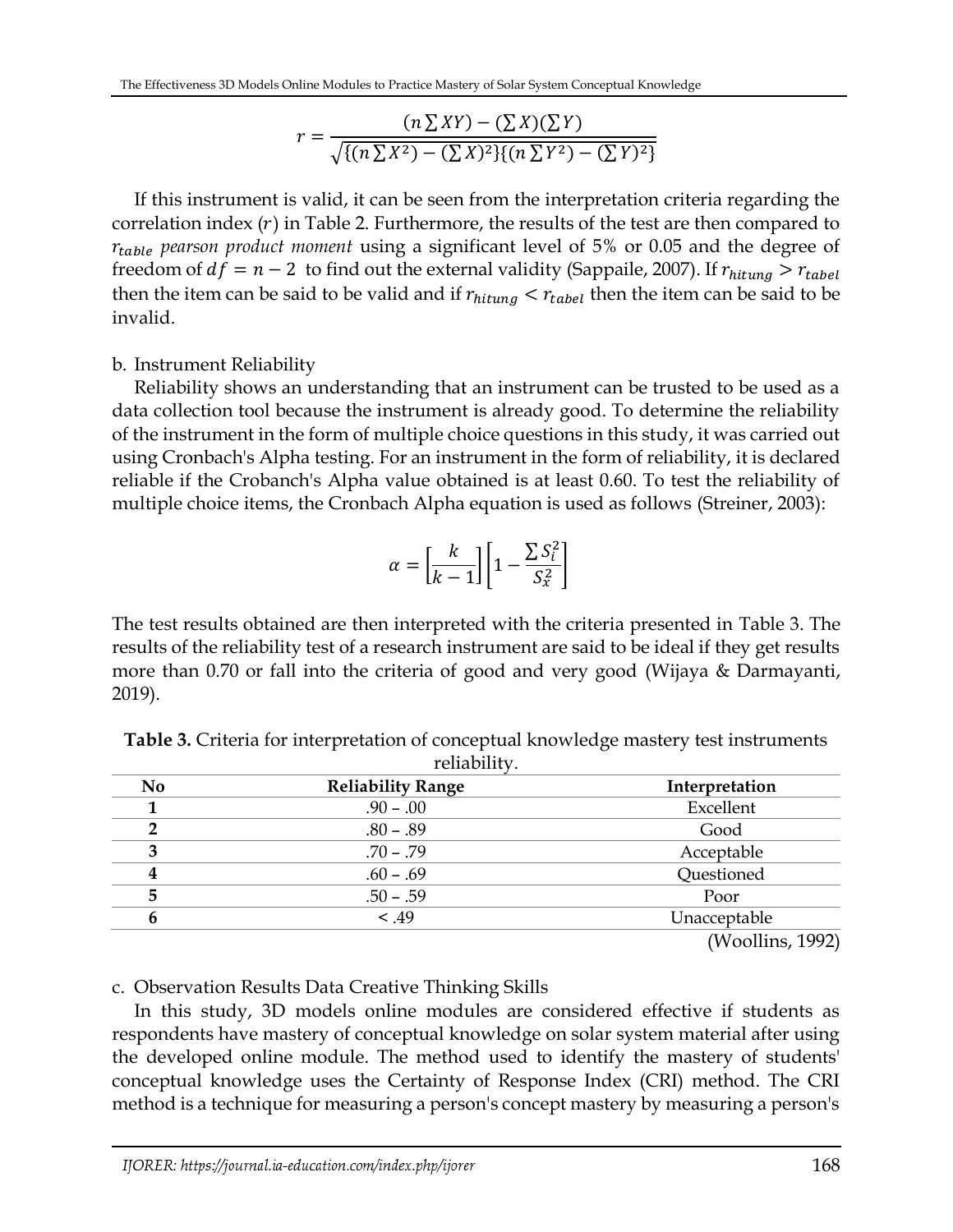level of confidence or certainty in answering each question given. The use of the CRI method is also intended to distinguish students who understand the concept, do not know the concept, and experience misconceptions. The scale used in the CRI ranges from 0-5, namely  $0 =$  totally guessed answer,  $1 =$  almost guess,  $2 =$  not sure,  $3 =$  sure,  $4 =$  almost certain, and 5 = certain (Hasan et al., 1999). The results of the analysis with CRI are used to distinguish students who know the concept, do not know the concept, and misconceptions. The matrix of CRI interpretation results can be seen in Table 4.

| Table 4. Answer criteria. |                                      |                                      |  |  |  |
|---------------------------|--------------------------------------|--------------------------------------|--|--|--|
| <b>Answer Criteria</b>    | Low CRI $(2,5)$                      | High CRI $(>2,5)$                    |  |  |  |
|                           | Correct answer but low CRI (CL) does | Correct answer and high CRI (CH)     |  |  |  |
| Correct answer            | not master conceptual knowledge.     | means mastering the mastery of       |  |  |  |
|                           | (Lucky Guess)                        | conceptual knowledge well            |  |  |  |
|                           | Wrong answers and low CRI (WL)       | Wrong answer but high CRI (WH) means |  |  |  |
| Wrong answer              | means that they do not master        | there is a misconception             |  |  |  |
|                           | conceptual knowledge.                |                                      |  |  |  |
|                           |                                      | - ----                               |  |  |  |

(Hasan et al., 1999)

The process of identifying the mastery of conceptual knowledge is carried out individually and in groups. The identification of individual misconceptions is done by calculating the percentage of students who experience misconceptions. The percentage calculation is obtained from the equation:

$$
\% WL = \frac{Number\ of\ students\ who\ do\ not\ master\ conceptual\ knowledge\ total\ number\ of\ students}{total\ number\ of\ students}
$$

$$
\% CL = \frac{Number\ of\ students\ who\ answered\ lucky}{total\ number\ of\ students}
$$

$$
\% WH = \frac{Number\ of\ students\ who\ have\ microareptions}{total\ number\ of\ students}
$$

$$
\% CH = \frac{Number\ of\ students\ who\ master\ conceptual\ knowledge}{total\ number\ of\ students}
$$

$$
\% CH = \frac{Number\ of\ students\ who\ master\ conceptual\ knowledge}{total\ number\ of\ students}
$$

The percentage results obtained are then grouped into the criteria presented in Table 5.

| Percentage         | <b>CRI</b> Criteria |
|--------------------|---------------------|
| $.00 - 30.00\%$    | Low                 |
| $30.01 - 60.00\%$  | Medium              |
| $60.01 - 100.00\%$ | High                |

|  | Table 5. CRI percentage interpretation criteria. |  |
|--|--------------------------------------------------|--|
|--|--------------------------------------------------|--|

(Wola, 2020)

From these results, the 3D models online modules can be said to be effective if the percentage results for each CRI identification of misconceptions, do not know the concept, and alleged debts get results of .00 – 30.00% or low criteria and the identification of CRI masters conceptual knowledge of 30.01 – 100.00% or in the medium or high category (Wola, 2020).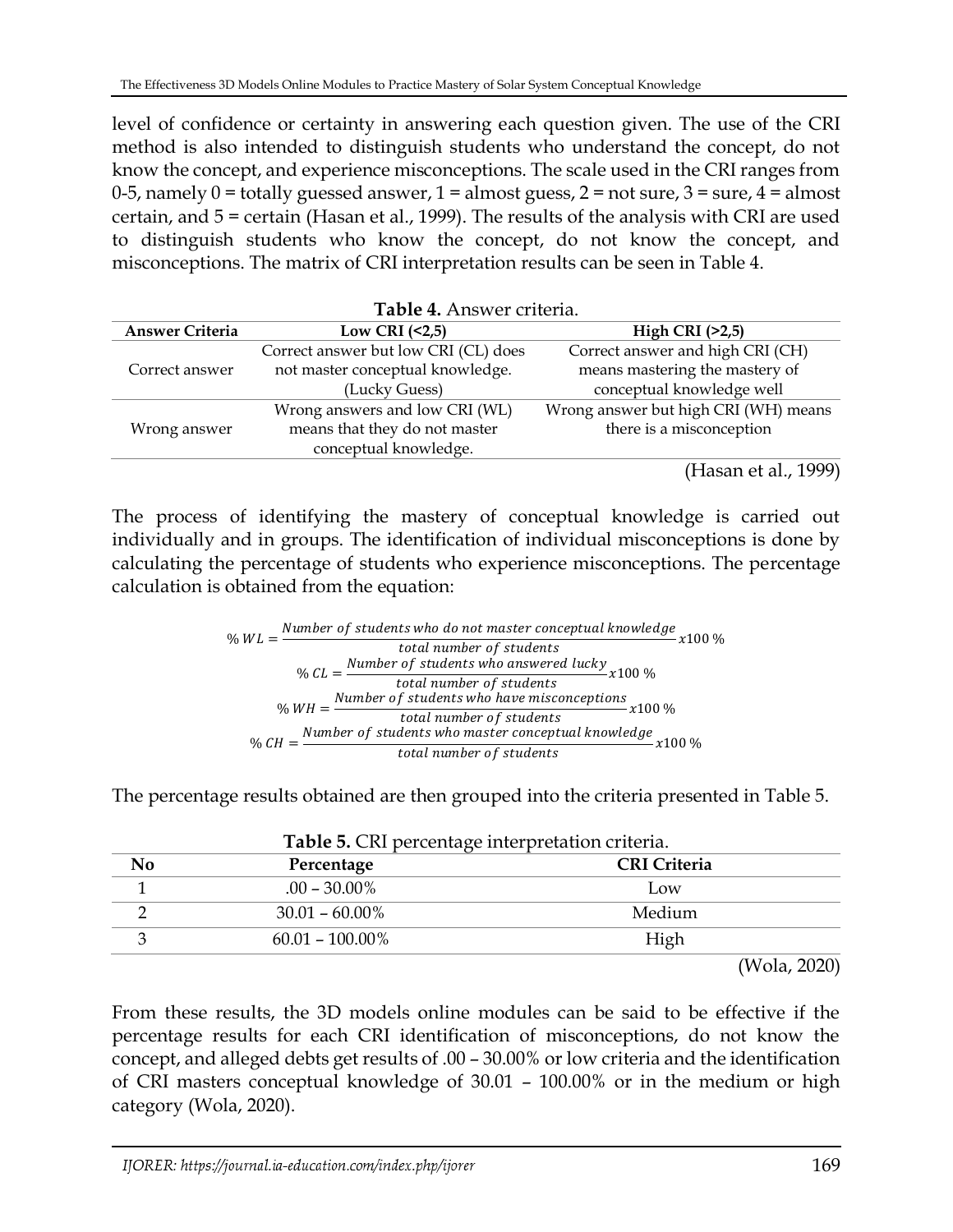# **RESEARCH METHOD RESULTS AND DISCUSSION**

## a. Instrument Validity

The results of the theoretical validity processing are presented in tabular form in Table 6.

**Table 6.** Grouping the validity of conceptual knowledge mastery test instruments based on categories.

| No | Category     | $\cdot$<br>Amount | Percentage $(\%)$ |
|----|--------------|-------------------|-------------------|
|    | Very bad     |                   |                   |
|    | Bad          |                   |                   |
|    | Good         | 55                | 91.67             |
|    | Very good    |                   | 8.33              |
|    | <b>Total</b> | 60                | 100               |

To find out the results of the empirical validity of the conceptual knowledge mastery test instrument, it was obtained using the Pearson product moment correlation test. The results of the empirical validity of the conceptual knowledge mastery test instrument grouped based on the criteria and meetings conducted are presented in Table 7.

| <b>No</b>    | Criteria | Meeting | Amount |
|--------------|----------|---------|--------|
|              | Valid    |         |        |
|              |          |         |        |
|              |          |         |        |
|              | Invalid  |         |        |
|              |          |         |        |
|              |          |         |        |
| <b>Total</b> |          |         | 30     |

**Table 7.** Grouping of empirical validity of conceptual knowledge mastery test instruments based on criteria and meetings.

Based on the results in Table 7, it can be seen that there are five questions that fall into the valid category and five items that fall into the invalid category at meetings A and B. However, at meeting C, there are two items that are categorized as valid and 8 questions that are included in the invalid category.

## b. Instrument Reliability

Based on the results in Table 7, it can be seen that there are five questions that fall into the valid category and five items that fall into the invalid category at meetings A and B. However, at meeting C, there are two items that are as valid and 8 questions that are included in the invalid category.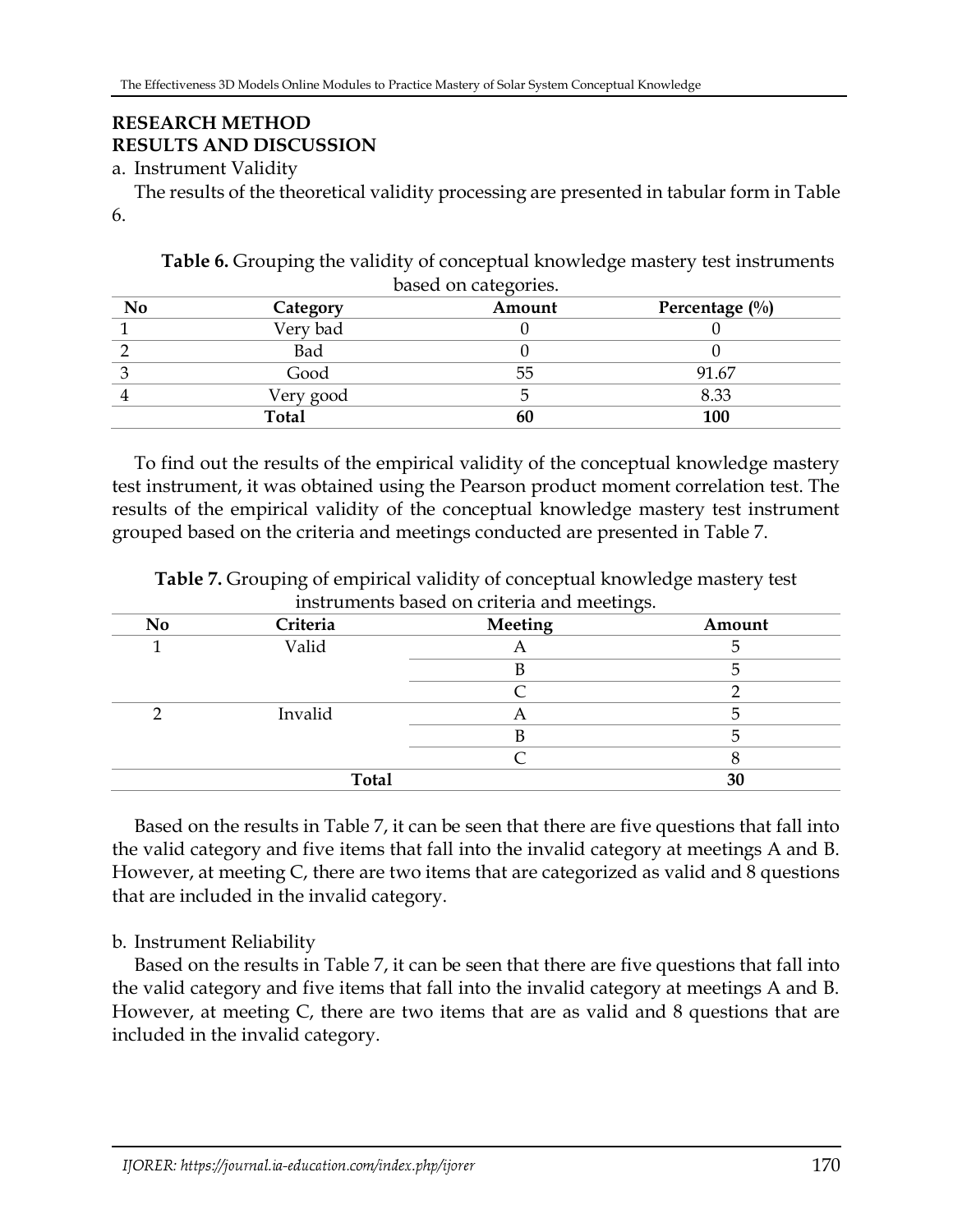|                | <b>Table 8.</b> Reliability grouping of conceptual knowledge mastery test instruments. |                |  |  |
|----------------|----------------------------------------------------------------------------------------|----------------|--|--|
| N <sub>0</sub> | Measurement of Learning Outcomes in the                                                | Interpretation |  |  |
|                | Area of Knowledge Reliability                                                          |                |  |  |
|                |                                                                                        | Poor           |  |  |
|                | .68                                                                                    | Questioned     |  |  |
|                | $-26$                                                                                  | Unacceptable   |  |  |

**Table 8.** Reliability grouping of conceptual knowledge mastery test instruments.

The reliability test has a relationship with the consistency of the score and is very relevant when there is a consequence to the interpretation that will be obtained (Henson, 2001). The results of the reliability test of a research instrument are said to be ideal if the results are more than .70 (Wijaya & Darmayanti, 2019). However, Reliability refers to the results obtained with the evaluation instrument and not to the instrument itself. So, it is more correct to talk about the reliability of 'test scores' or 'measurements' rather than 'tests' or 'instruments'. (Henson, 2001).

Based on the reliability test of learning outcomes in the realm of knowledge, the results of the test instrument meeting A (items A1, A2, A3, A4, A5, A6, A7, A8, A9, and A10) obtained results of .51 with low interpretation, the test instrument meeting B (items B1, B2, B3, B4, B5, B6, B7, B8, B9, and B10) get a reliability result of .69 so it is in the doubtful category (it is doubtful to be in the low or good category). Based on these results, it can be concluded that there is a need for an evaluation both in terms of the conceptual knowledge mastery test instrument or the teaching and learning process carried out.

Sometimes, the variability of individual items exceeds their common variance, which may occur when items use different constructs to obtain a negative reliability result (Henson, 2001). In the results of the C meeting test instrument (items C1, C2, C3, C4, C5, C6, C7, C8, C9, and C10) it was found that the reliability of measuring learning outcomes in the realm of knowledge was -.26. Since negative values are theoretically impossible, it is recommended to report them as zero, but negative or zero having the same conclusion the item most likely did not measure what it intended (Henson, 2001). Based on these results, the test instrument and teaching and learning system at meeting C really need to be evaluated considering that there are also only two items in the assessment instrument for mastery of conceptual knowledge given at meeting C which are in the valid category.

### c. Conceptual Knowledge Mastery Analysis

The effectiveness of the 3D models online modules is seen using a conceptual knowledge mastery test instrument with the addition of the CRI method. This CRI method has advantages and disadvantages. The advantage is that it is simple and can be used at various levels (high school to college), while the disadvantage is that this method is very dependent on the honesty of the student (Waluyo et al., 2019). Another weakness of the CRI method lies in the categorization of the level of understanding of students who have a low level of confidence and the magnitude of the guess factor of students in answering questions because the form of questions used is a multiple choice test. For example, if there are students who master conceptual knowledge, but because they have a low level of confidence, they get a low CRI scale and are grouped in the category of not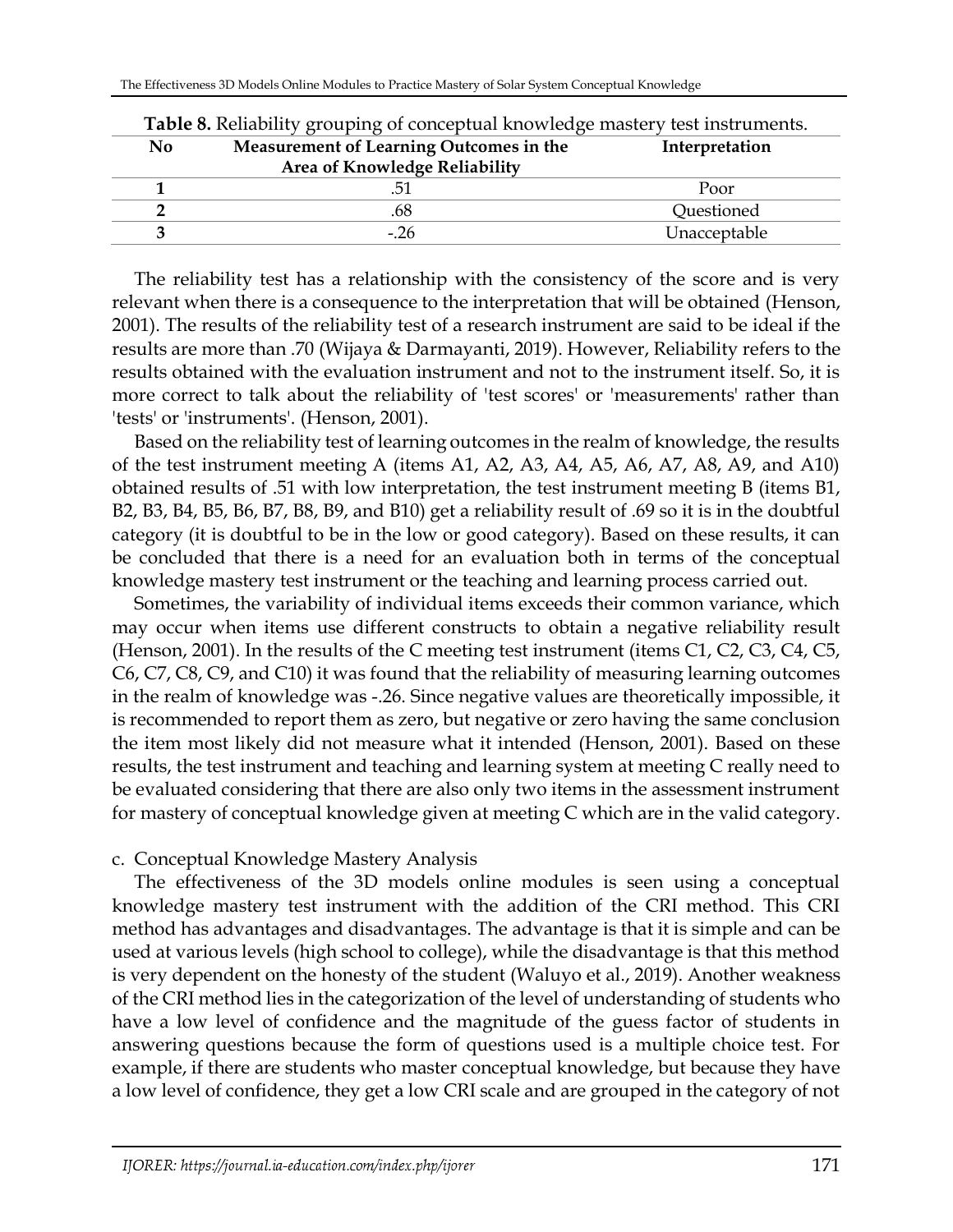mastering conceptual knowledge or are considered guessing answers. (Hakim et al., 2012). However, the existence of the CRI method is needed to determine the level of student mastery of a learning material, especially in distance learning which is difficult to supervise. However, the existence of the CRI method is needed to determine the level of student mastery of a learning material, especially in distance learning which is difficult to supervise.

The 3D models online modules is said to be effective if the percentage results of each CRI identification of misconceptions, not knowing the concept, and alleged debts get low criteria (0.00 – 30.00%) and the identification of CRI mastering conceptual knowledge is either in the medium category or high (30.01 – 100.00%) (Wola, 2020). The results of the recapitulation of the effectiveness of mastering conceptual knowledge from 3D models online modules can be seen in more detail in Appendix C.8. Based on the results of the recapitulation, it can be seen that overall, the online modules developed are less effective in practicing mastery of conceptual knowledge. Because the results of misconceptions experienced by students generally reach 31.11%, these results are included in the moderate criteria although in general 48.67% of students have mastered conceptual knowledge in the moderate category. Furthermore, in general 11.78% of students have not been able to master conceptual knowledge and fall into the low category. While 8.44% of students answered correctly because of luck with low criteria.

When examined further, there are misconceptions in the moderate category in which learning limitations during the Covid-19 pandemic are unavoidable and the most important thing is that students who answered that they were lucky and had not mastered conceptual knowledge were in the low category. To find out in more detail and facilitate evaluation, the effectiveness of the 3D models online modules will be further elaborated based on the dimensions of conceptual knowledge, achievement of competency indicators, and sub-types of conceptual knowledge.



**Figure 2.** Recapitulation of CRI results on conceptual knowledge mastery test instruments based on cognitive dimensions.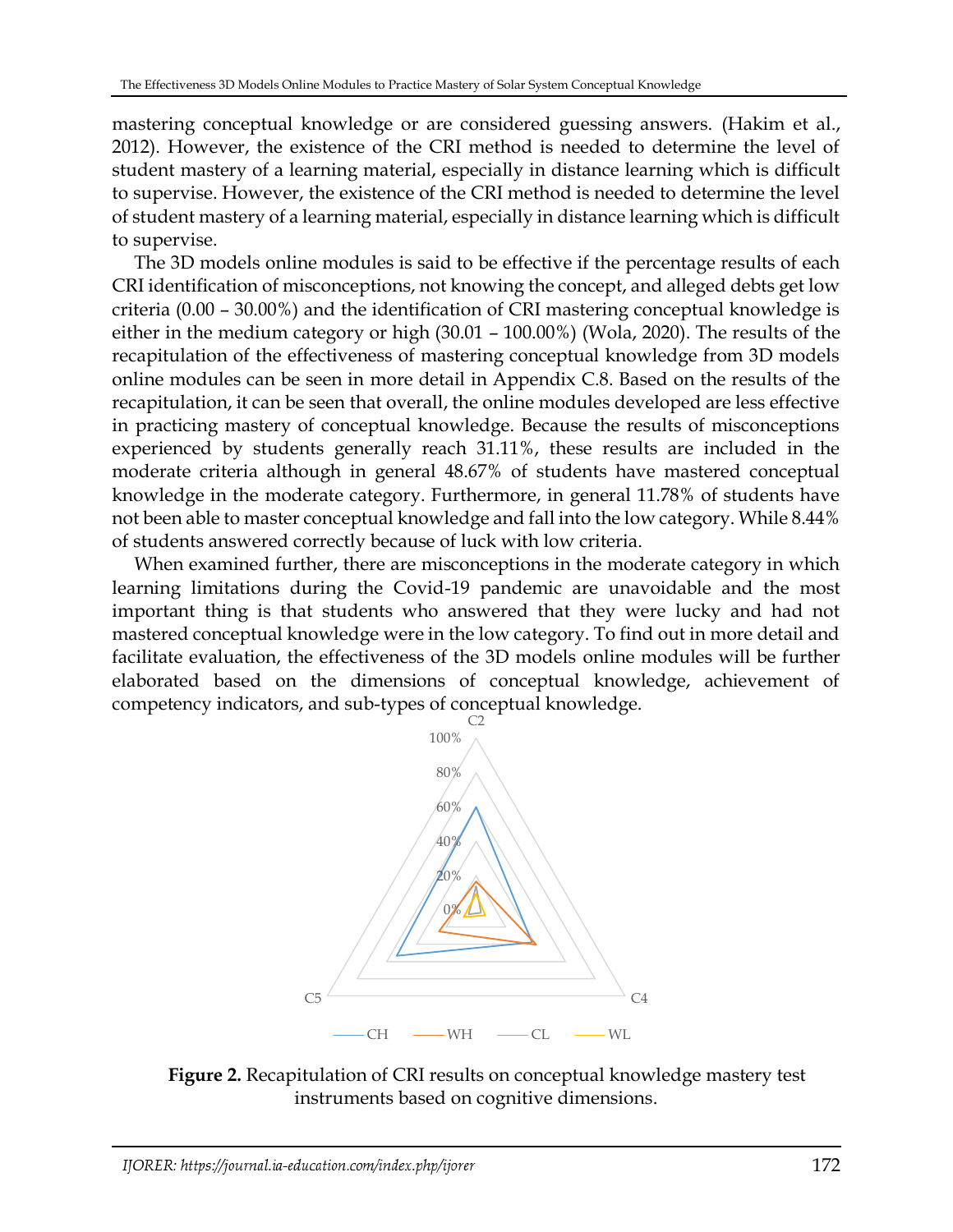The categories in the cognitive process dimension are intended to provide a comprehensive set of classifications for students' cognitive processes that are included in the learning objectives (Anderson et al., 2001). These categories include remembering, understanding, applying, analyzing, evaluating and creating. However, in the small group trial, it was only limited to the dimensions of cognitive processing categories C2 (understanding), C4 (analyzing), and C5 (evaluating). The results of research trials based on cognitive dimensions are presented in Figure 2. The results of the conceptual mastery test in the small group trial obtained the results that 60.00% of students mastered the conceptual knowledge (CH) of the C2 cognitive process dimension with moderate criteria. The cognitive process dimension C2 is a learning goal for constructing the meaning of instructional messages, including oral, written, and graphic communication (Anderson et al., 2001). Based on the results of the limited trial, it was also found that students who experienced misconceptions (WH) were 16.67% in the low category, students who answered correctly because of luck (CL) were 13.89% in the low category and 9.44% students did not master (SR) conceptual knowledge mastery test with a low category on the cognitive process dimension C2. These results are unavoidable, especially in the learning situation during the Covid-19 pandemic. Although the number is relatively small, it is still necessary to conduct an evaluation after the entire research process is completed. Based on these results, it can be concluded that an 3D models online modules is effective in practicing conceptual mastery on the C2 cognitive process dimension, which can be considered to be continued in large group trials.

The effectiveness of the 3D models online modules in practicing conceptual mastery on the dimensions of the C2 cognitive process can be related to the characteristics of the C2 cognitive process dimensions which are based on the ability to think that is not too complex and has a tendency to focus on visuals and memory. These results support reports where real objects that have three dimensions are more memorable than photos that actually have two dimensions, although in the same report there has not been further discussion regarding the differences between real 3D objects and virtual 3D objects (Snow et al., 2014). The cognitive process dimension C4 is a learning goal to break down material into its constituent parts and determine how the parts are related to each other and to the overall structure or purpose (Anderson et al., 2001). This cognitive dimension requires higher-order and complex thinking skills. In a small group trial, it was found that 37.62% of students mastered conceptual knowledge (CH) on the C4 cognitive dimension and entered the medium criteria. However, this result is lower than the level of misconception (WH) obtained, which is 40.48% of students or is included in the moderate criteria. Plus 3.33% of students who answered correctly because of luck (CL) and 6.19% of students had not been able to master conceptual knowledge (WL) on the cognitive dimension of C4 with low criteria. Because the results of the misconceptions obtained are too high, it can be concluded that the 3D models online modules are not very effective in practicing conceptual mastery on the cognitive process dimension C4 because the results of misconceptions (WH) are higher than the moderate criteria.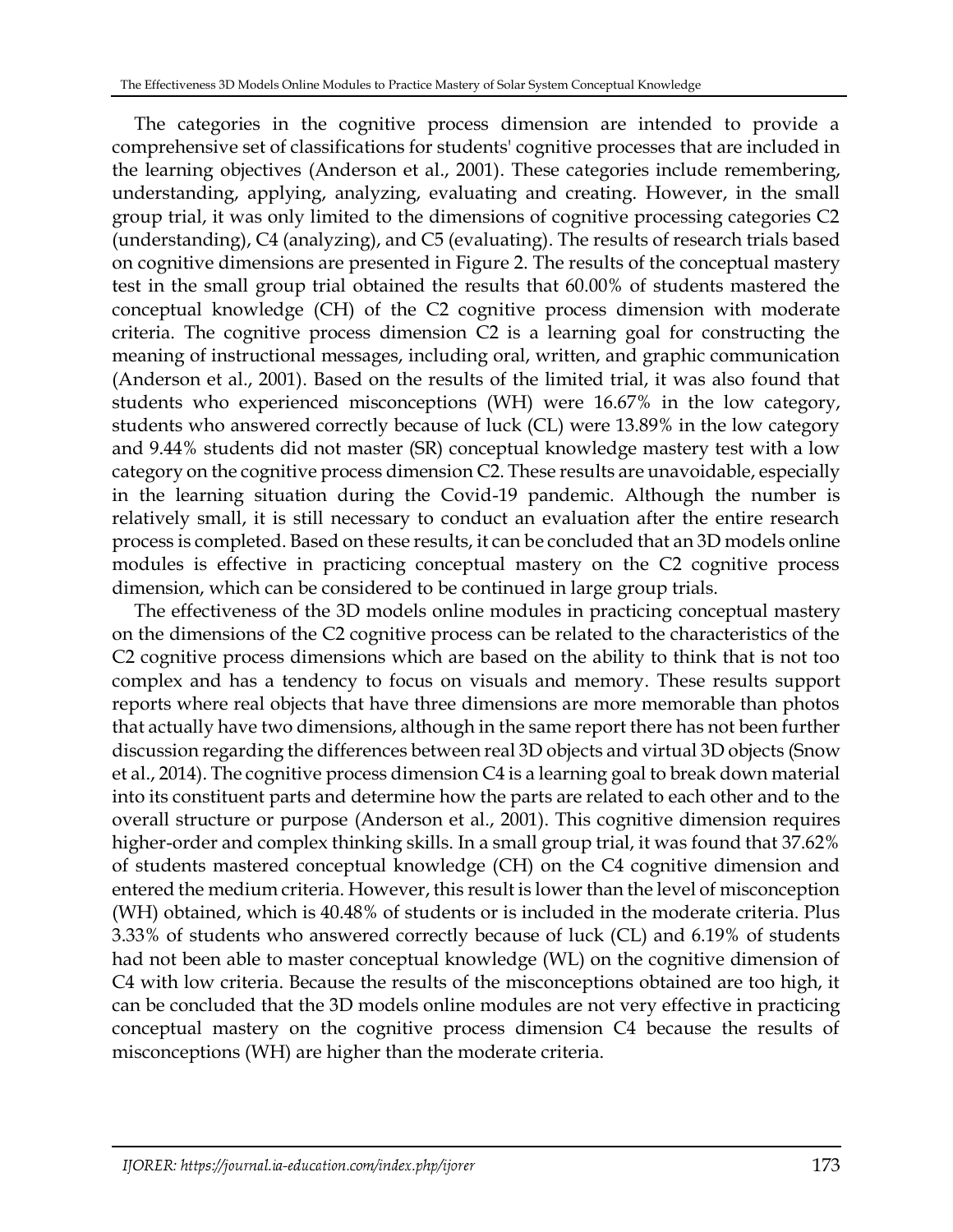The high level of misconception in practicing conceptual mastery on the cognitive process dimension C4, the researchers indicated it was caused by students who were not so familiar with the data and how to process information from the data presented. Considering that the students who were sampled in the small group trial had only come from the elementary school level and during the past year (from the first time they studied at junior high school to the small group trial) carried out independent learning. Moreover, the learning process during the pandemic which involves very minimal scientific process activities and learning is carried out with a teacher-centered orientation to reduce physical interaction between students.

In terms of 3D model simulation in the developed online module, researchers are trying very hard to make each object have a similarity to the real object, but some adjustments need to be made (and cannot be avoided) to make it comfortable to use and can be displayed optimally on devices that have a variety of features. hardware specifications. These adjustments will affect the student's perspective on the 3D objects he observes. The limitations of the system that supports 3D models in the learning modules developed in displaying data are also a key factor in the ineffectiveness of the 3D models online modules in this study in practicing conceptual mastery on the C4 cognitive process dimension.

Finally, the results based on the results of the conceptual mastery test for the cognitive process dimension C5 obtained results of 53.33% of students successfully mastering conceptual knowledge (CH) with moderate criteria. The cognitive process dimension C5 is a learning goal for making judgments based on criteria and/or standards (Anderson et al., 2001). However, 25.00% of students experienced misconceptions (WH) with low criteria. As many as 5.00% of students answered correctly because of luck (CL) in the low category and 8.33% of students were unable to master conceptual knowledge (WL) on the C5 cognitive process dimension with low criteria. Based on the results obtained, it can be concluded that the 3D models online modules is effective in practicing conceptual mastery for the C5 cognitive process dimension. However, these results need to be examined further in large group trials, considering that the percentage of students who experience misconceptions is still relatively high.

Learning indicators are behaviors that can be measured and/or observed to be concluded in the fulfillment of basic competencies (KD) in core competencies (KI-3) and (KI-4) to be concluded, both of which become a reference for assessment of subjects (Peraturan Menteri Pendidikan dan Kebudayaan Tentang Pembelajaran pada Pendidikan Dasar dan Pendidikan Menengah, 2014). In this study, five indicators were observed: (1) Analyzing the characteristics of the planets and components of the solar system; (2) Evaluating information on the shape of the Earth; (3) Analyzing the rotational motion and revolution of the Earth and the Moon; (4) Evaluating information on the phases of the Moon; and (5) Describe events due to the movement of the Earth and Moon. The results of research trials based on learning indicator are presented in Figure 3.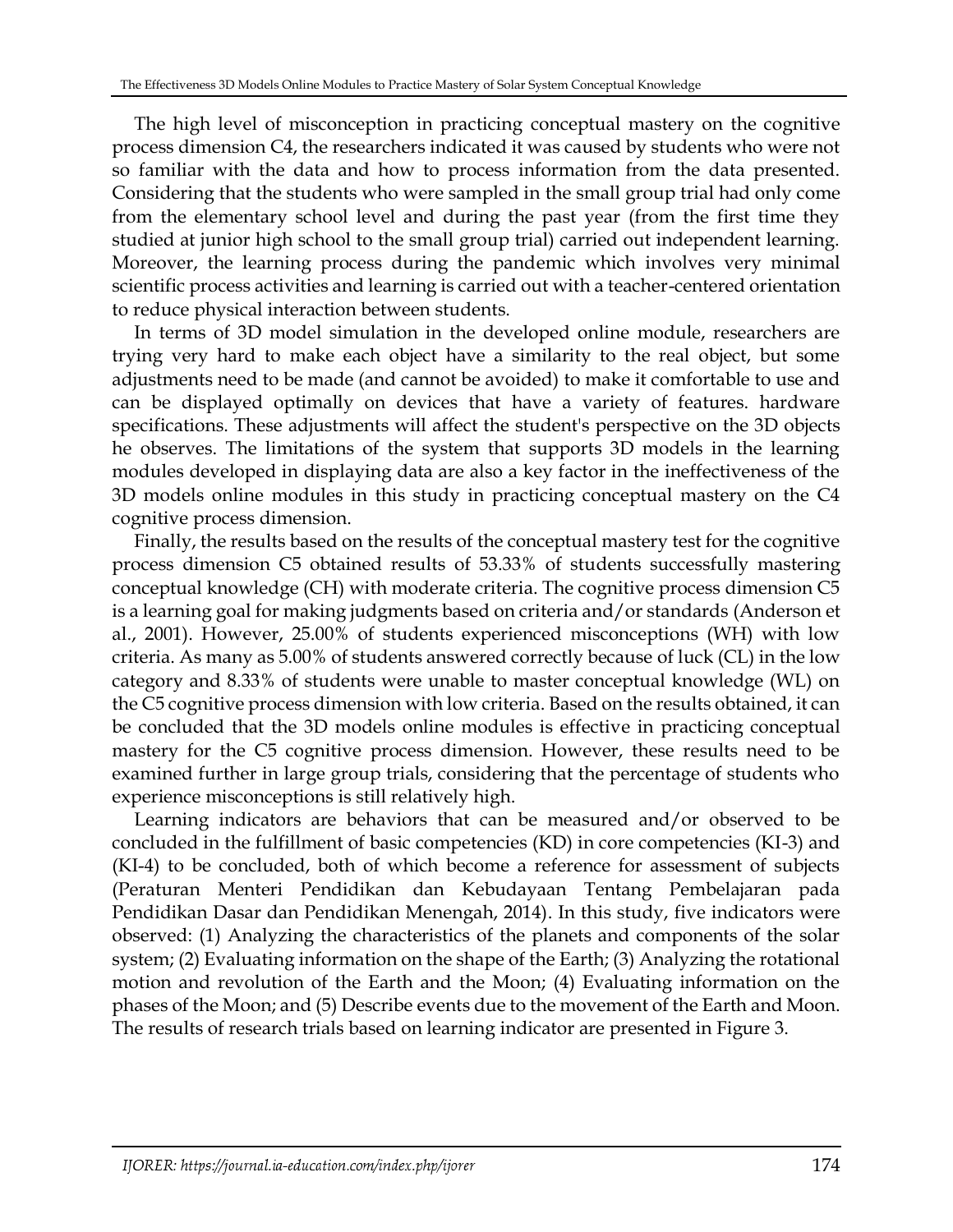

**Figure 3.** Recapitulation of CRI results on conceptual knowledge mastery test instruments based on learning indicators (LI).

The result of the indicator "analyzing the characteristics of the planets and components of the solar system" in the small group trial showed that 51.33% of students had mastered conceptual knowledge (CH) with moderate criteria. On the other hand, 34.67% of students experienced misconceptions (WH), this result was in the medium category. However, 4.00% of students felt they did not understand the concept and answered lucky (CL) in the low category and 10.00% of students did not master conceptual knowledge (WL) in the low category. Based on these results, it can be concluded that the 3D models online modules is not effective enough in training indicators to analyze the characteristics of planets and components of the solar system. This is because the level of mastery of conceptual knowledge is in the medium category, but the results of misconceptions are also in the moderate category so that 3D models online modules need to be evaluated on these indicators.

For the second learning indicators which reads "evaluating information on the shape of the Earth", as many as 86.67% of students have mastered conceptual knowledge with a high category. However, as many as 6.67% of students experienced misconceptions, the same results, namely 6.67% of students felt that they answered correctly because of luck (CL) and there were no students who lacked conceptual knowledge (WL) these results were in the low category. Based on these results, it can be temporarily concluded that the 3D models online modules are effective in practicing mastery of conceptual knowledge on these indicators.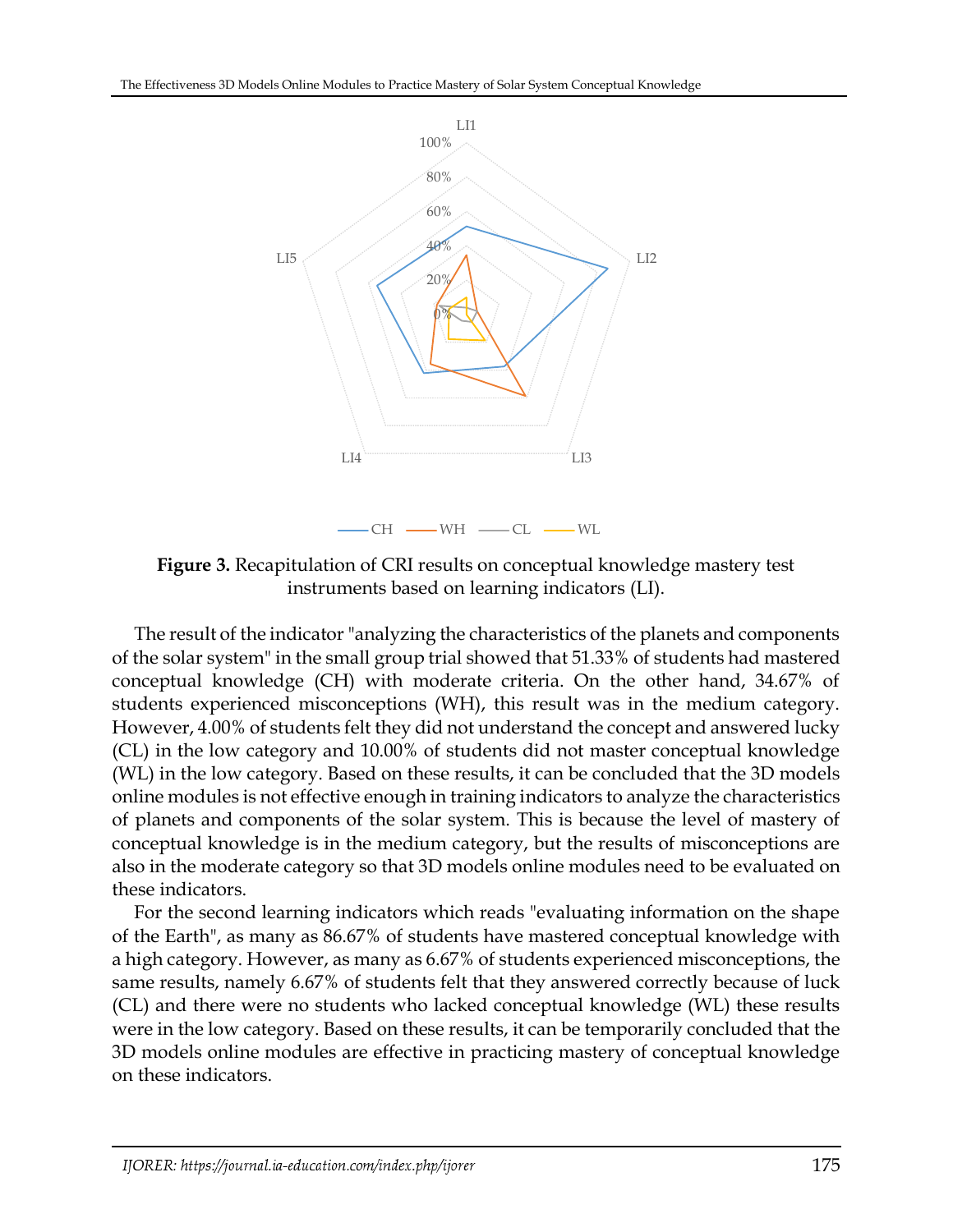The results of the third learning indicators (LI3) which reads "analyze the rotational motion and revolution of the Earth and the Moon" get results of 37.33% of students having successfully mastered conceptual knowledge (CH) in the medium category. However, as many as 58.67% of students experienced a moderate category of misconceptions (WH). Meanwhile, 5.33% of students felt that they answered correctly because luck (CL) was in the low category and 18.67% had not mastered conceptual knowledge, both results were in the low category. Based on these results, it can be concluded that for the time being 3D models online modules are less effective in training conceptual knowledge on indicators of analyzing rotational motion and revolution of the Earth and Moon. This is because the level of mastery of conceptual knowledge is in the medium category, but the results of misconceptions are also in the moderate category so that 3D models online modules need to be evaluated on these indicators.

The fourth learning indicators (LI4) which reads "evaluating information on the phases of the Moon" obtained information that 42.22% of students have successfully mastered (CH) conceptual knowledge in the moderate category. Meanwhile, 35.56% of students experienced misconceptions (WH) in the medium category, 4.44% of students answered correctly because of luck (CL) in the low category, and 17.78% students did not understand (WL) conceptual knowledge in the low category. Based on these results, it can be concluded that the 3D models online modules have not been effective enough in training indicators to evaluate information on the phases of the Moon. This is because the level of mastery of conceptual knowledge is in the medium category, but the results of misconceptions are also in the moderate category so that 3D models online modules need to be evaluated on these indicators.

The last is the fifth learning indicators (LI5) which reads "explaining events due to the movement of the Earth and Moon" obtained results of 54.67% of students have mastered conceptual knowledge (CH) in the high category, 18.00% of students have misconceptions in the low category, 16.67% of students answered lucky (CL) in the low category and 10.67% of students did not master (WL) conceptual knowledge in the low category. Based on these results, it can be concluded that the learning module developed is effective in training indicators to analyze the rotational motion and revolution of the Earth and the Moon. This is because the level of mastery of conceptual knowledge is in the medium category and the results of misconceptions, answered lucky and have not mastered conceptual knowledge are in the low category.

Conceptual knowledge includes knowledge of categories, classifications, and relationships between and among them more complex and organized form of knowledge). Conceptual knowledge includes schemas, mental models, or theories implicit or explicit in different cognitive psychological models. These schemas, models, and theories represent the knowledge that an individual has about how a particular subject matter is organized and structured, how different pieces or bits of information are interconnected and interrelated in a more systematic way, and how these parts function together (Anderson et al., 2001). In this discussion, the results of the analysis of the conceptual knowledge test instrument are grouped into three sub-types, namely: (1) Knowledge of classifications and categories; (2) Knowledge of principles and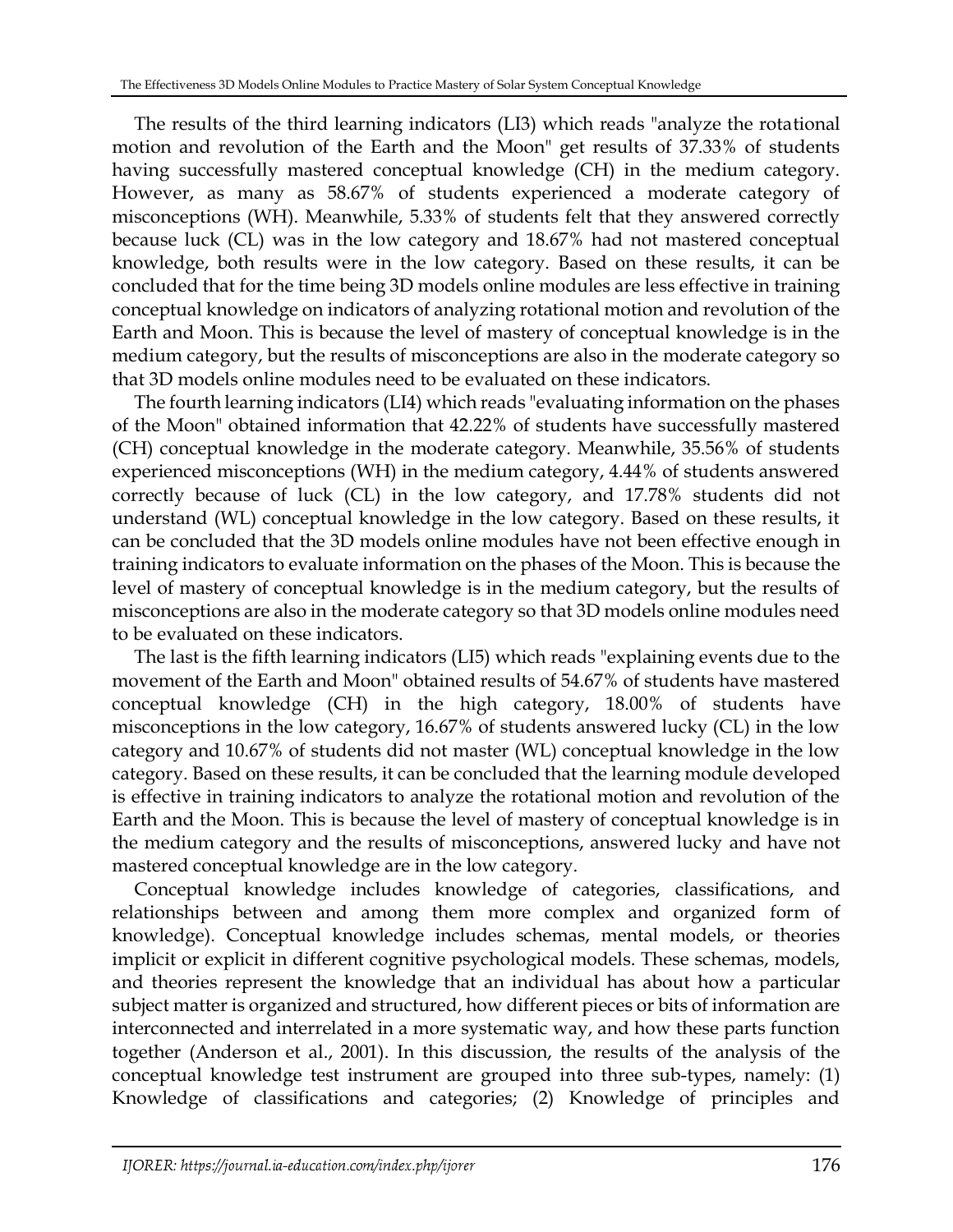generalizations; and (3) Knowledge of theory, model, and structure. The results of research trials based on conceptual knowledge sub-type are presented in Figure 4.



**Figure 4.** Recapitulation of CRI results on conceptual knowledge mastery test instruments based on Conceptual Knowledge Sub-Types (CKST).

For the sub-type "knowledge of classification and category", the observed materials are: (1) Knowledge of the characteristics of planets in the solar system; (2) Knowledge of the characteristics of the components that make up the solar system; and (3) Knowledge of the inner and outer planets in the solar system. Getting the results of 51.11% of students have mastered (CH) the first sub-type of conceptual knowledge and is included in the medium criteria. On the other hand, 34.07% of students experienced misconceptions (WH) and were included in the moderate criteria. Furthermore, 4.44% of students felt they lacked conceptual knowledge (CL) and answered that they were lucky (WL) in the low criteria. Finally, 10.37% of students lack conceptual knowledge in the low category. Based on these results, it can be concluded that the learning modules developed are not effective enough in training the sub-types of knowledge from classification and categories. This is because the level of mastery of conceptual knowledge is in the medium category, but the results of misconceptions are also in the moderate category so that 3D models online modules need to be evaluated on these indicators too.

In the sub-type "knowledge of principles and generalizations", the materials observed are: (1) Knowledge of eclipses; (2) Knowledge of tides; (3) Knowledge of the division of the moon (sidereal and synodic); and (4) Knowledge of the daily and annual apparent motion of the sun. From the small group trial, it was found that 54.67% of students had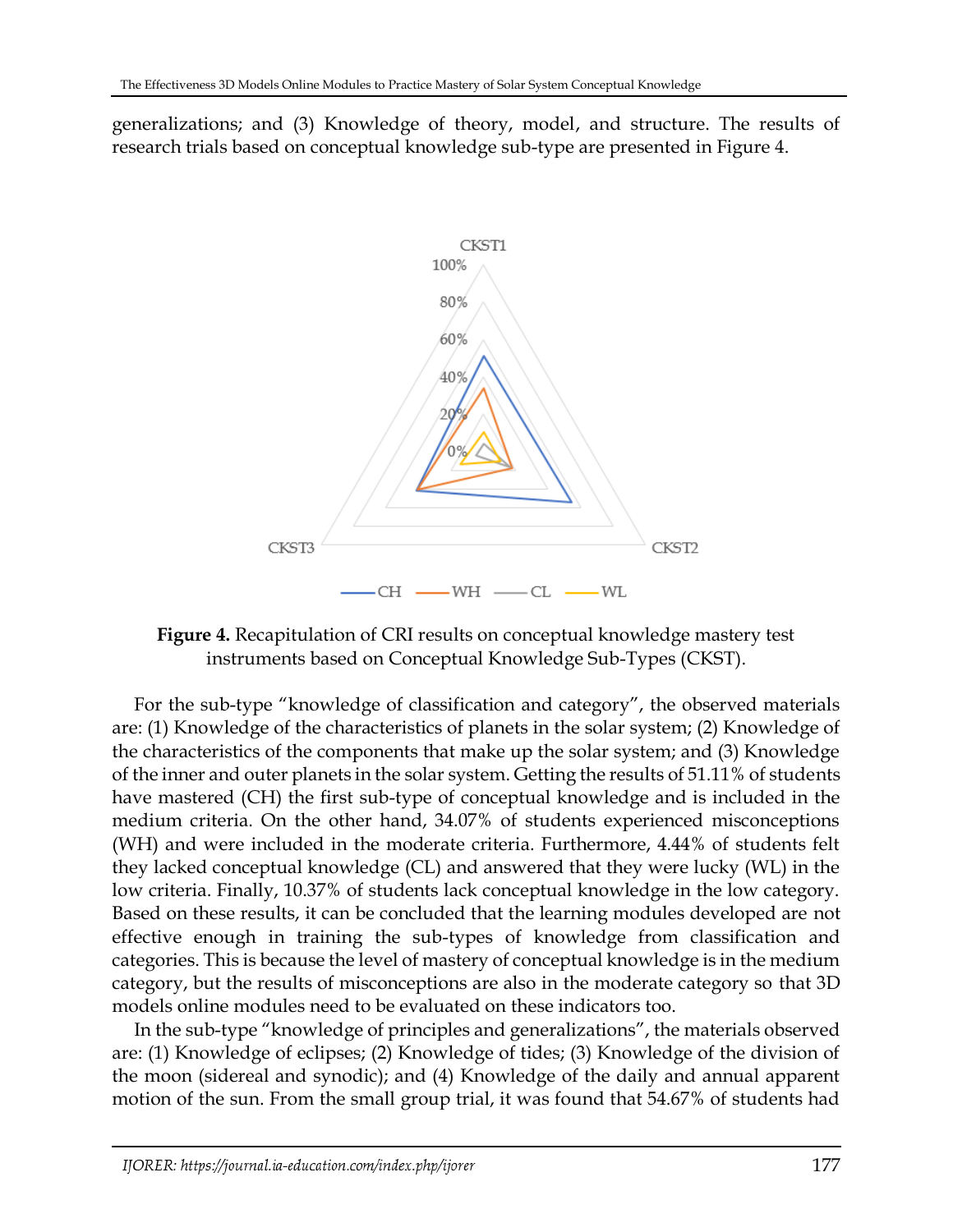mastered conceptual knowledge (CH) with moderate criteria. However, 18.00% of students experienced misconceptions (WH) with low criteria. 16.67% of students felt that they answered correctly because of luck (CL) in the low category. Meanwhile, 10.67% of students have not mastered (WL) learning well. Both results are included in the low criteria. Based on these results, it can be concluded that the 3D models online modules is effective in training sub-types of knowledge from principles and generalizations. This is because the level of mastery of conceptual knowledge is in the medium category and the results of misconceptions, answered lucky and have not mastered conceptual knowledge are in the low category.

The last is the sub-type "knowledge of theory, model and structure", the material observed in this sub-type is: (1) Knowledge of rotational and revolutionary motion; (2) Knowledge of viable and uninhabitable planet opportunities; (3) Knowledge of planetary models; (4) Knowledge of the model components that make up the solar system; (5) Knowledge of the changing shape of the moon when viewed from the earth; and (6) Knowledge of the structure of the Sun. From the small group trial, it was found that 41.21% of students had mastered conceptual knowledge (CH) in the medium category, and 40.61% of students experienced misconceptions (WH) in the medium category. Meanwhile, 4.24% of students answered correctly because of luck (CL) in the low category and 13.94% students did not master well (WL) related to knowledge of theories, models, and structures in the low category as well. Based on these results, it can be concluded that the learning modules developed are not effective enough in training the sub-types of knowledge from theory, model, and structure. This is because the level of mastery of conceptual knowledge is in the medium category, but the results of misconceptions are also in the moderate category so that 3D models online modules need to be evaluated on these indicators. This result contradicts research (Azhar et al., 2021; El Mawas et al., 2020; Kadosawa & Makino, 2018; Merchant et al., 2014; Muntean et al., 2017; Peña & Tobias, 2014; Sahin & Yilmaz, 2020; Salazar et al., 2020), considering the 3D models online modules because one of the A reliable advantage of 3D models is the ability to load both models and structures. Researchers suspect that these results are because students are too focused on 3D objects and lack focus in absorbing knowledge or theory information attached to the 3D models presented and the learning situation during the pandemic that had not occurred during the research period. Perhaps the same case occurred in the study of (Peña & Tobias, 2014) and needs to be anticipated and improved for the purposes of large group trials or further research.

# **CONCLUSION**

In general 3D models online modules are less effective in practicing mastery of conceptual knowledge. Because the resulting misconceptions fall into the moderate criteria, it can be concluded that the 3D models online modules in general has not been effective in practicing mastery of solar system conceptual knowledge. However, it needs to be observed further, because the distance learning situation during the Covid-19 pandemic resulted in misconceptions that were unavoidable and the most important thing was that all aspects were categorized as moderate to high in mastering conceptual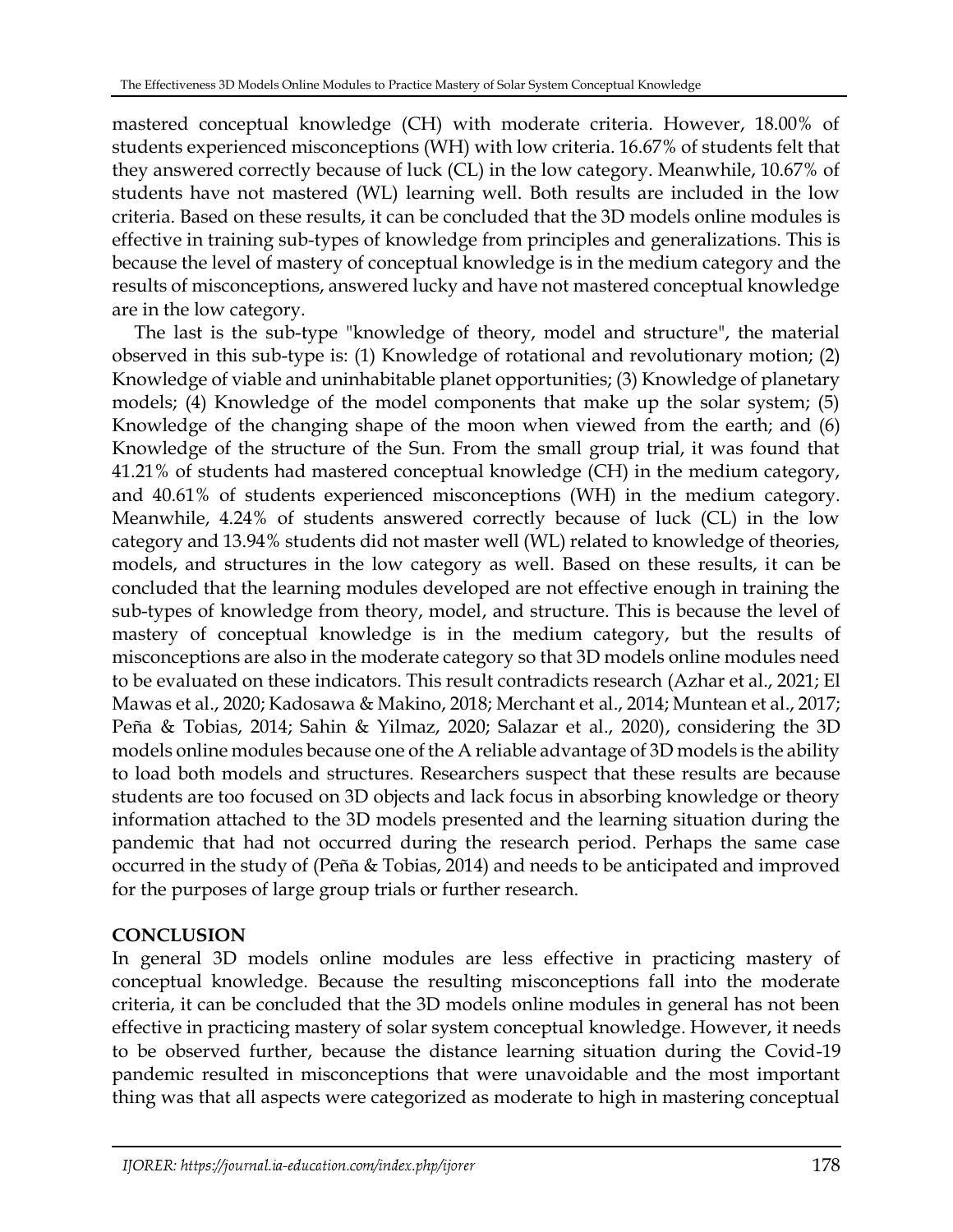knowledge and students who answered lucky and had not mastered conceptual knowledge were included in the category low in all aspects. When examined further and based on the dimensions of cognitive processes, learning indicators, and sub-types of conceptual knowledge, the modules developed are effective on the dimensions of cognitive processes C2 and C5, but are less effective in the dimensions of cognitive processes C4. Based on learning indicators, the online module developed is effective in indicators of "evaluating information on the shape of the Earth" and "explaining events due to the movement of the Earth and the Moon", but less effective in indicators of "analyzing the characteristics of planets and components of the solar system", "analyzing rotational motion and revolutions of the Earth and Moon", and "evaluating information on the phases of the Moon". Based on the conceptual knowledge sub-type, the online module was effective on the "knowledge of principles and generalizations" sub-type, but was less effective on the "knowledge of classifications and categories" and "knowledge of theory, model and structure" sub-types. Based on all this information, the 3D models online modules will then be refined and used for large group trials to further ensure the effectiveness of the module.

## **REFERENCES**

- Anderson, L. W., Krathwohl, D. R., Airasian, P. W., Cruikshank, K. A., Mayer, R. E., Pintrich, P. R., Raths, J., & Wittrock, M. C. (2001). *A taxonomy for learning, teaching, and assessing (a revision of bloom's taxonomy of education object)*. PennsylvaniaDavid McKay Company.
- Arikunto, S. (2013). *Dasar-dasar evaluasi (II).* Jakarta: PT Bumi Aksara.
- Azhar, Herfana, P., Nasir, M., Irawan, D., & Islami, N. (2021). Development of 3D physics learning media using augmented reality for first-year junior high school students. *Journal of Physics: Conference Series*, *2049*(1), 1-9. https://doi.org/10.1088/1742-6596/2049/1/012036
- Budiarso, A. S. (2017). Analisis validitas perangkat pembelajaran fisika model inkuiri terbimbing untuk meningkatkan hasil belajar siswa sma pada materi listrik dinamis. *Jurnal Edukasi*, *4*(2), 15. https://doi.org/10.19184/jukasi.v4i2.5204
- Chee, J. D. (2016). Pearson's product moment correlation: sample analysis. In *Queen's Health System Educational Priorities Survey*.
- El Mawas, N., Tal, I., Moldovan, A. N., Bogusevschi, D., Andrews, J., Muntean, G. M., & Muntean, C. H. (2020). Investigating the impact of an adventure-based 3D solar system game on primary school learning process. *Knowledge Management and E-Learning*, *12*(2), 165–190. https://doi.org/10.34105/j.kmel.2020.12.009
- Hakim, A., Liliasari, & Kadarohman, A. (2012). Student concept understanding of natural products chemistry in primary and secondary metabolites using the data collecting technique of modified CRI. *International Online Journal of Educational Sciences*, *4*(3), 544–553.
- Hasan, S., Bagayoko, D., & Kelley, E. L. (1999). Misconceptions and the certainty of response index (CRI). *Physics Education*, *34*(5), 294–299. https://doi.org/10.1088/0031-9120/34/5/304
- Henson, R. K. (2001). Understanding internal consistency reliability estimates: A conceptual primer on coefficient alpha. *Measurement and Evaluation in Counseling and Development*, *34*(3), 177–189. https://doi.org/10.1080/07481756.2002.12069034
- Hidayati, S. N., Sabtiawan, W. B., & Subekti, H. (2017). Pengembangan instrumen penilaian otentik: validitas teoritis dan kepraktisan. *Jurnal Penelitian Pendidikan IPA*, *1*(1), 22. https://doi.org/10.26740/jppipa.v1n1.p22-26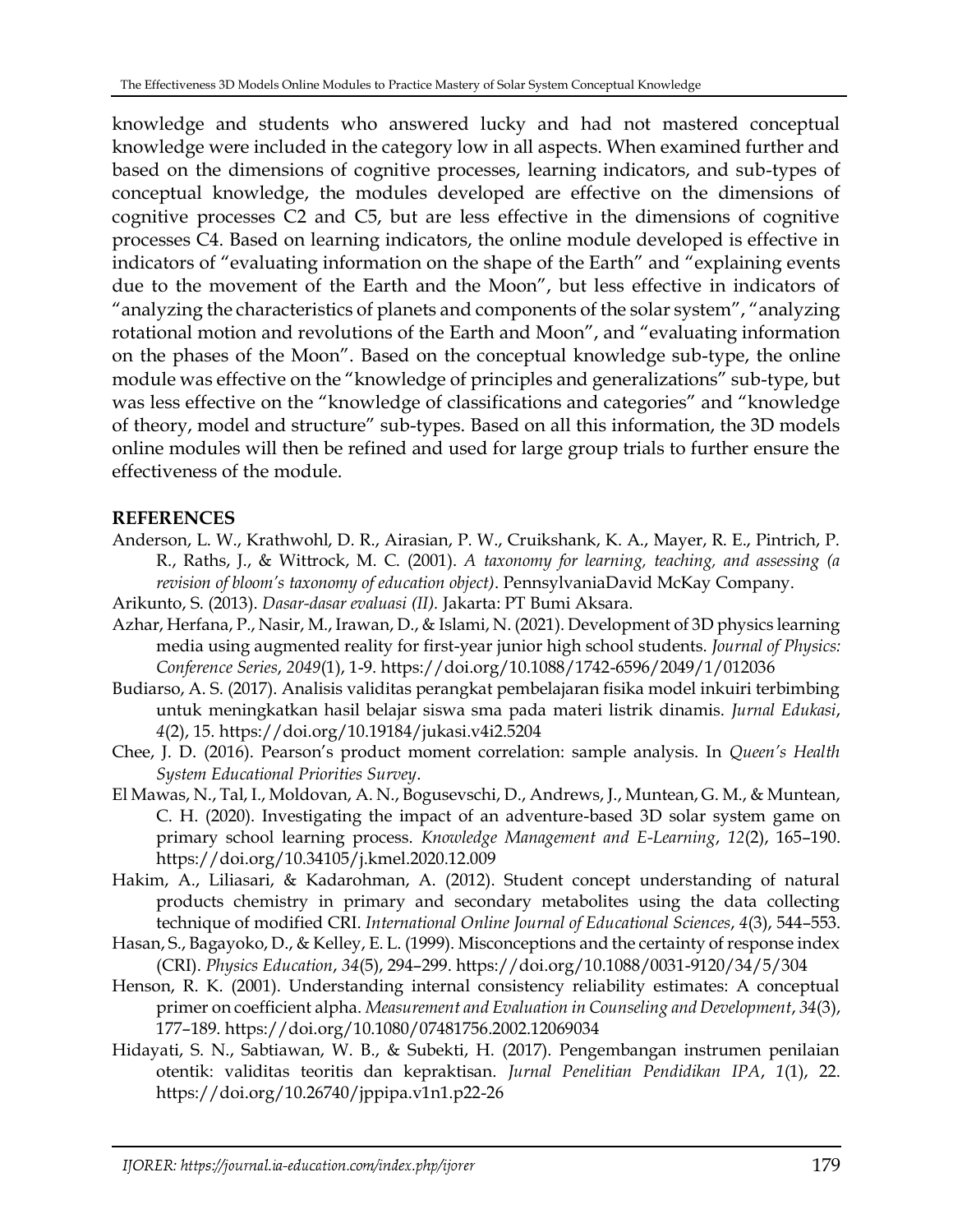- Isik-Ercan, Z., Zeynep Inan, H., Nowak, J. A., & Kim, B. (2014). "We put on the glasses and Moon comes closer!" urban second graders exploring the earth, the sun and moon through 3d technologies in a science and literacy unit. *International Journal of Science Education*, *36*(1), 129–156. https://doi.org/10.1080/09500693.2012.739718
- Kadosawa, M., & Makino, M. (2018). An AR-based support system for self-study of solar orbit. *International Conference on Electronics, Information and Communication, ICEIC 2018*, *2018*- *Janua*, 1–4. https://doi.org/10.23919/ELINFOCOM.2018.8330595
- Kasali, R. (2021, April 22). Virus bermutasi, manusia beradaptasi. *Jawa Pos*. https://www.jawapos.com/opini/22/04/2020/virus-bermutasi-manusia-beradaptasi/
- Li, M. C., & Tsai, C. C. (2013). Game-based learning in science education: A review of relevant research. *Journal of Science Education and Technology*, *22*(6), 877–898. https://doi.org/10.1007/s10956-013-9436-x
- Peraturan Menteri Pendidikan dan Kebudayaan Tentang Pembelajaran pada Pendidikan Dasar dan Pendidikan Menengah, (2014).
- Merchant, Z., Goetz, E. T., Cifuentes, L., Keeney-Kennicutt, W., & Davis, T. J. (2014). Effectiveness of virtual reality-based instruction on students' learning outcomes in K-12 and higher education: A meta-analysis. *Computers and Education*, *70*, 29–40. https://doi.org/10.1016/j.compedu.2013.07.033
- Muntean, C. H., Andrews, J., & Muntean, G. M. (2017). Final frontier: An educational game on solar system concepts acquisition for primary schools. *Proceedings - IEEE 17th International Conference on Advanced Learning Technologies, ICALT 2017*, 335–337. https://doi.org/10.1109/ICALT.2017.111
- Oktanin, W. S., & Sukirno. (2015). Analisis Butir soal ujian akhir mata pelajaran. *Jurnal Pendidikan Akuntansi Indonesia*, *XIII*(1), 35–44.
- Peña, J., & Tobias, G. (2014). Space rift: An oculus rift solar system exploration game. *Philippine Information Technology Journal*, *7*(1), 55–60. https://doi.org/10.3860/pitj.v7i1.3567
- Pringle, J. K. (2013). Educational environmental geoscience e-gaming to provide stimulating and effective learning. *Planet*, *27*(1), 21–28. https://doi.org/10.11120/plan.2013.27010021
- Sahin, D., & Yilmaz, R. M. (2020). The effect of augmented reality technology on middle school students' achievements and attitudes towards science education. *Computers and Education*, *144*, 103710. https://doi.org/10.1016/j.compedu.2019.103710
- Salazar, J. L. H., Pacheco-Quispe, R., Cabeza, J. D., Salazar, M. J. H., & Cruzado, J. P. (2020). Augmented reality for solar system learning. *2020 Ieee Andescon, Andescon 2020*, 0–3. https://doi.org/10.1109/ANDESCON50619.2020.9272008
- Sappaile, B. I. (2007). Konsep lnstrumen penelitian pendidikan. *Jurnal Pendtdlkan dan Kebudayaan*, *13*(66), 379–391.
- Sin, Z. P. T., Ng, P. H. F., Shiu, S. C. K., Chung, F., & Ieee. (2017). Planetary marching cubes for stem sandbox game-based learning. *Proceedings of 2017 Ieee Global Engineering Education Conference*, *April*, 1644–1653.
- Slavin, R. E. (2018). *Educational psychology* (XII). Pearson Education. https://doi.org/10.1037/h0075790
- Snow, J. C., Skiba, R. M., Coleman, T. L., & Berryhill, M. E. (2014). Real-world objects are more memorable than photographs of objects. *Human Neuroscience*, *8*(October), 1–11. https://doi.org/10.3389/fnhum.2014.00837
- Streiner, D. L. (2003). Starting at the beginning: An introduction to coefficient alpha and internal consistency. *Journal of Personality Assessment*, *80*(1), 99–103. https://doi.org/http://dx.doi.org/10.1207/S15327752JPA8001\_18